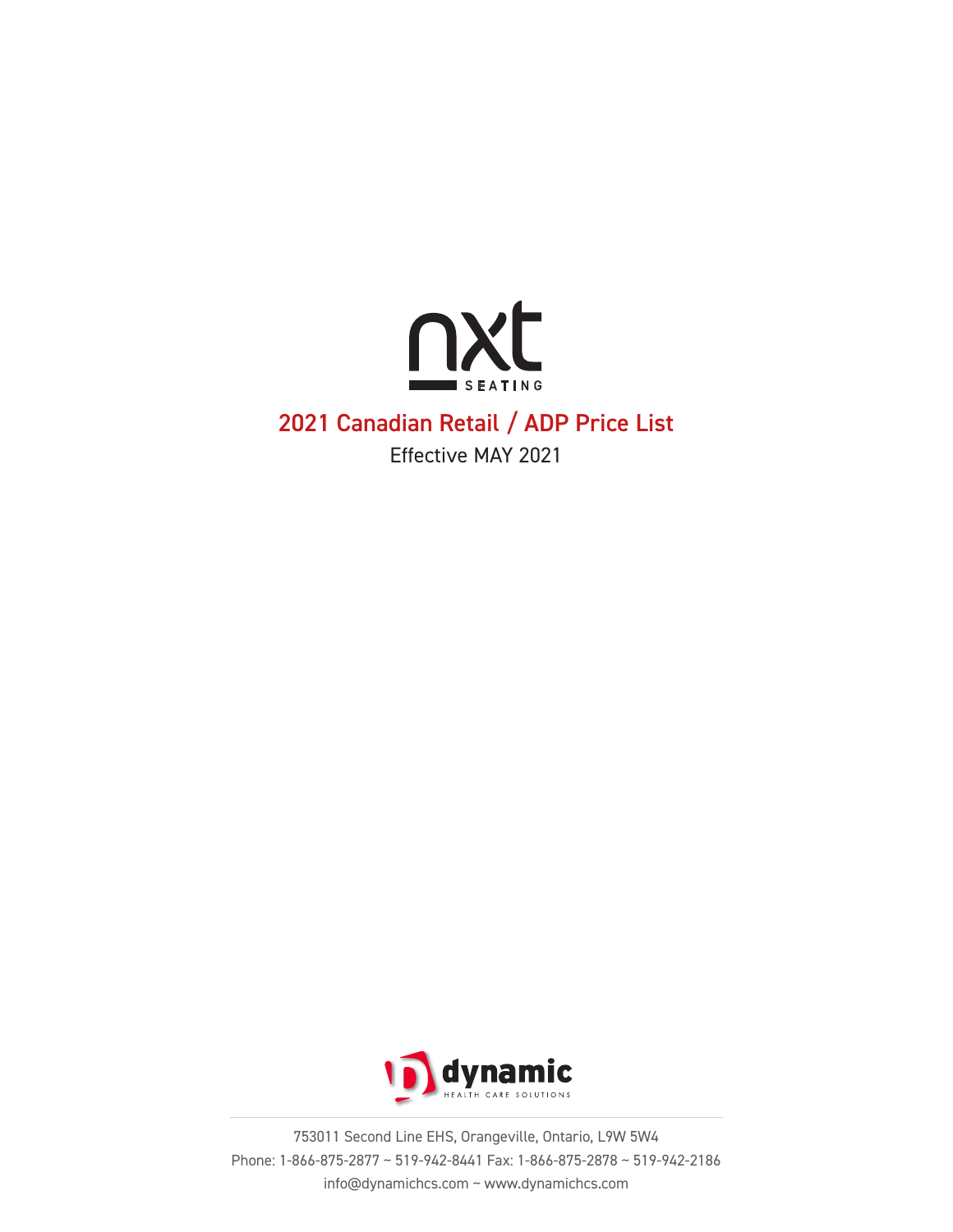| <b>BACK SUPPORTS</b>                                                              |           |
|-----------------------------------------------------------------------------------|-----------|
| Xtend™ - Height Adjustable Thoracic Back Support                                  | 3         |
| Xtend™ DEEP - Height Adjustable Thoracic Back Support                             | 3         |
| Xtend™ Low - Height Adjustable Thoracic Back Support                              | 3         |
| Xtend™ Low DEEP - Height Adjustable Thoracic Back Support                         | 4         |
| Classic <sup>™</sup> - Pelvic Back Support                                        | 4         |
| Classic <sup>™</sup> DEEP - Pelvic Back Support                                   | 5         |
| üFit™ - Customizable Pelvic Back Support                                          | 5         |
| üFit™ DEEP - Customizable Pelvic Back Support                                     | 6         |
| üFit II™ - Customizable Thoracic Back Support                                     | 6         |
| üFit II™ DEEP - Customizable Thoracic Back Support                                | 7         |
| üFit™ Back Support Options                                                        | 7         |
| Optima™ - Thoracic Back Support                                                   | 8         |
| Optima™ DEEP - Thoracic Back Support                                              | 9         |
| Optima™ Carbon - Thoracic Back Support                                            | 10        |
| Optima™ Carbon DEEP - Thoracic Back Support                                       | 10        |
| Optional 2 point Fixed Hardware for Optima™ - Carbon Back Supports                | 10        |
| Armadillo <sup>™</sup> Back Support                                               | 11        |
| Armadillo <sup>™</sup> - Back Support with Vicair <sup>®</sup> Technology Cushion | 11        |
| Armadillo <sup>™</sup> - Additional Lateral Contour Add-On                        | 11        |
| <b>Back Support Hardware Options</b>                                              | 12        |
| <b>Back Support Options and Accessories</b>                                       | 12        |
| NXT LATERAL AND TRUNK SUPPORTS                                                    |           |
| Lateral Trunk Supports for Fixed Height and Height Adjustable Back Supports       | 12        |
| Lateral Trunk/Pelvic Supports for Armadillo™ Back Supports (MAPS)                 | 13        |
| Lateral Trunk Supports for Height Adjustable Kids Contour Back Supports (HA KC)   | 13        |
| Lateral Trunk Supports - Compatibility Matrix                                     | 13        |
| NXT MultiFit ™ HEAD SUPPORTS                                                      |           |
| MultiFit™ Head Supports Pads Selection                                            | 14        |
| MultiFit™ Head Supports Hardware and Accessories                                  | 14        |
| MultiFit™ Replacement Parts                                                       | 14        |
| <b>NXT CUSHIONS</b>                                                               |           |
| BioFit™ Cushions                                                                  | $15 - 16$ |
| NüFit™ Cushions                                                                   | 17        |
| BioFit™ & NüFit™ Additional Inner Covers                                          | 17        |
| BioFit™ & NüFit™ Cushion Customization                                            | 18        |
| Seating/Cushion Accessories                                                       | 18        |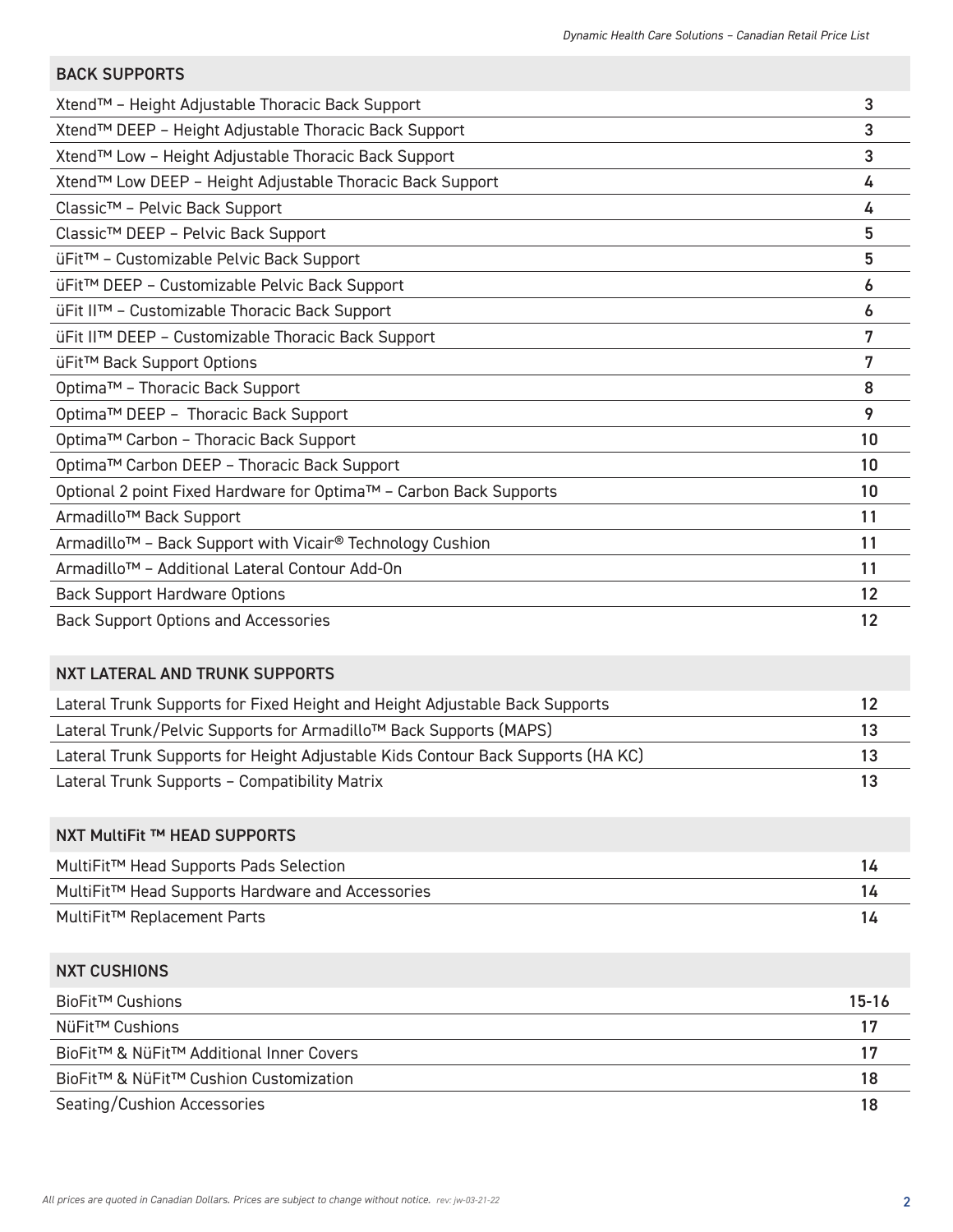## NXT BACK SUPPORTS

*NOTE: Unless otherwise stated, all NXT backs come complete with removable Quickfit mounting hardware. This hardware fits cane diameters of 3/4", 7/8" and 1" (1.9, 2.2, and 2.5 cm) without shims. It has height adjustment, rotation, 5" (12.7 cm) of depth adjustment, 25 degrees of posterior angle adjustment, and 25 degrees of anterior angle adjustment.*

#### Xtend™ – Height Adjustable Thoracic Back Support

- › Step-less height adjustable range from 16"-20" (40.6-50.8 cm) with a mild, 3.5" (8.9 cm) thoracic lateral contour.
- › Weight capacity for backs up to 20" (40.6 cm) is 300lbs (136 kg), for 22" (55.9 cm) and larger is 400lbs (181.5 kg)
- › Optional Incontinent / Infection Control Cover is a no charge option when ordered with a back support. Specify model number when ordering.

| Model #       | <b>Fits Wheelchair Width</b> | <b>Back Height</b>     | ADP Code<br><b>ADP Price</b> | Retail | Replacement Incontinent/<br><b>Infection Control Cover &amp;</b><br>Foam Model #   Price | Replacement Cover & Foam<br>Model #   Price |
|---------------|------------------------------|------------------------|------------------------------|--------|------------------------------------------------------------------------------------------|---------------------------------------------|
| NHAACB1616/20 | 16"-18" (40.6-45.7 cm)       | 16"-20" (40.6-50.8 cm) | SE0000335   \$475            | \$690  | NIB-1588   \$125                                                                         | N3HAACC1616/20   \$125                      |
| NHAACB1816/20 | 18"-20" (45.7-50.8 cm)       | 16"-20" (40.6-50.8 cm) | SE0000335   \$475            | \$690  | NIB-1589   \$125                                                                         | N3HAACC1816/20   \$125                      |
| NHAACB2016/20 | 20"-22" (50.8-55.9 cm)       | 16"-20" (40.6-50.8 cm) | SE0000335   \$475            | \$690  | NIB-1590   \$125                                                                         | N3HAACC2016/20   \$125                      |
| NHAACB2216/20 | 22"-24" (55.9-61 cm)         | 16"-20" (40.6-50.8 cm) | SE0001182   \$497            | \$720  | NIB-1591   \$125                                                                         | N3HAACC2216/20   \$125                      |
| NHAACB2416/20 | 24"-26" (61-66 cm)           | 16"-20" (40.6-50.8 cm) | SE0001182   \$497            | \$720  | NIB-1592   \$125                                                                         | N3HAACC2416/20   \$125                      |

ADP NOTES: ADP code SEMCF202L can be used for≧22' wide or wider back widths. ADP PRICE \$86.00

#### Xtend™ DEEP – Height Adjustable Thoracic Back Support

› Step-less height adjustable range from 16"-20" (40.6-50.8 cm) with a 5.5"-7" (14-17.8 cm) depth adjustable thoracic lateral contour.

› Weight capacity for backs up to 20" (40.6 cm) is 300lbs (136 kg), for 22" (55.9 cm) and larger is 400lbs (181.5 kg).

› Optional Incontinent / Infection Control Cover is a no charge option when ordered with a back support. Specify model number when ordering.

| Model #       | <b>Fits Wheelchair Width</b> | <b>Back Height</b>     | ADP Code<br><b>ADP Price</b> | Retail | Replacement Incontinent/<br><b>Infection Control Cover &amp; Foam</b><br>Model #   Price | Replacement Cover & Foam<br>Model #   Price |
|---------------|------------------------------|------------------------|------------------------------|--------|------------------------------------------------------------------------------------------|---------------------------------------------|
| NHAPCB1616/20 | 16"-18" (40.6-45.7 cm)       | 16"-20" (40.6-50.8 cm) | SE0000336   \$475            | \$690  | NIB-1593   \$125                                                                         | N3HAPCC1616/20   \$125                      |
| NHAPCB1816/20 | 18"-20" (45.7-50.8 cm)       | 16"-20" (40.6-50.8 cm) | SE0000336   \$475            | \$690  | NIB-1594   \$125                                                                         | N3HAPCC1816/20   \$125                      |
| NHAPCB2016/20 | 20"-22" (50.5-55.9 cm)       | 16"-20" (40.6-50.8 cm) | SE0000336   \$475            | \$690  | NIB-1595   \$125                                                                         | N3HAPCC2016/20   \$125                      |
| NHAPCB2216/20 | 22"-24" (55.9-61 cm)         | 16"-20" (40.6-50.8 cm) | SE0000338   \$496            | \$720  | NIB-1596   \$125                                                                         | N3HAPCC2216/20   \$125                      |
| NHAPCB2416/20 | 24"-26" (61-66 cm)           | 16"-20" (40.6-50.8 cm) | SE0000338   \$496            | \$720  | NIB-1597   \$125                                                                         | N3HAPCC2416/20   \$125                      |

ADP NOTES: ADP code SEMCF202L can be used for 22' wide or wider back widths. ADP PRICE \$86.00

#### Xtend™ LOW – Height Adjustable Thoracic Back Support

› Step-less height adjustable range from 13"-17" (33-43.2 cm) with a mild, 3.5" (8.9 cm) thoracic lateral contour.

› Weight capacity for backs up to 20" (50.8 cm) is 300lbs (136 kg), for 22" (55.9 cm) and larger is 400lbs (181.5 kg)

› Optional Incontinent / Infection Control Cover is a no charge option when ordered with a back support. Specify model number when ordering.

| Model #             | <b>Fits Wheelchair Width</b> | <b>Back Height</b>   | ADP Code<br><b>ADP Price</b> | <b>Retail</b> | Replacement Incontinent/<br>Infection control Cover & Foam<br>Model #   Price | Replacement Cover & Foam<br>Model #   Price |
|---------------------|------------------------------|----------------------|------------------------------|---------------|-------------------------------------------------------------------------------|---------------------------------------------|
| **NHAACB (L)1213/17 | 12"-14" (30.5-35.6 cm)       | 13"-17" (33-43.2 cm) | SE0001326 \$475              | \$690         | NIB-1598   \$125                                                              | N3LHAACC1213/17   \$125                     |
| NHAACB (L)1413/17   | 14"-16" (35.6-40.6 cm)       | 13"-17" (33-43.2 cm) | SE0001326   \$475            | \$690         | NIB-1599   \$125                                                              | N3LHAACC1413/17   \$125                     |
| NHAACB (L)1613/17   | 16"-18" (40.6-45.7 cm)       | 13"-17" (33-43.2 cm) | SE0001326   \$475            | \$690         | NIB-1600   \$125                                                              | N3LHAACC1613/17   \$125                     |
| NHAACB (L)1813/17   | 18"-20" (45.7-50.8 cm)       | 13"-17" (33-43.2 cm) | SE0001326   \$475            | \$690         | NIB-1601   \$125                                                              | N3LHAACC1813/17   \$125                     |
| NHAACB (L)2013/17   | 20"-22" (50.5-55.9 cm)       | 13"-17" (33-43.2 cm) | SE0001326   \$475            | \$720         | NIB-1602   \$125                                                              | N3LHAACC2013/17   \$125                     |
| NHAACB (L)2213/17   | 22"-24" (55.9-61 cm)         | 13"-17" (33-43.2 cm) | SE0001327   \$497            | \$720         | NIB-1603   \$125                                                              | N3LHAACC2213/17   \$125                     |

\*\* 12" Wide Xtend LOW does not come with one hand release

ADP NOTES: ADP code SEMCF202L can be used for≧22' wide or wider back widths. ADP PRICE \$86.00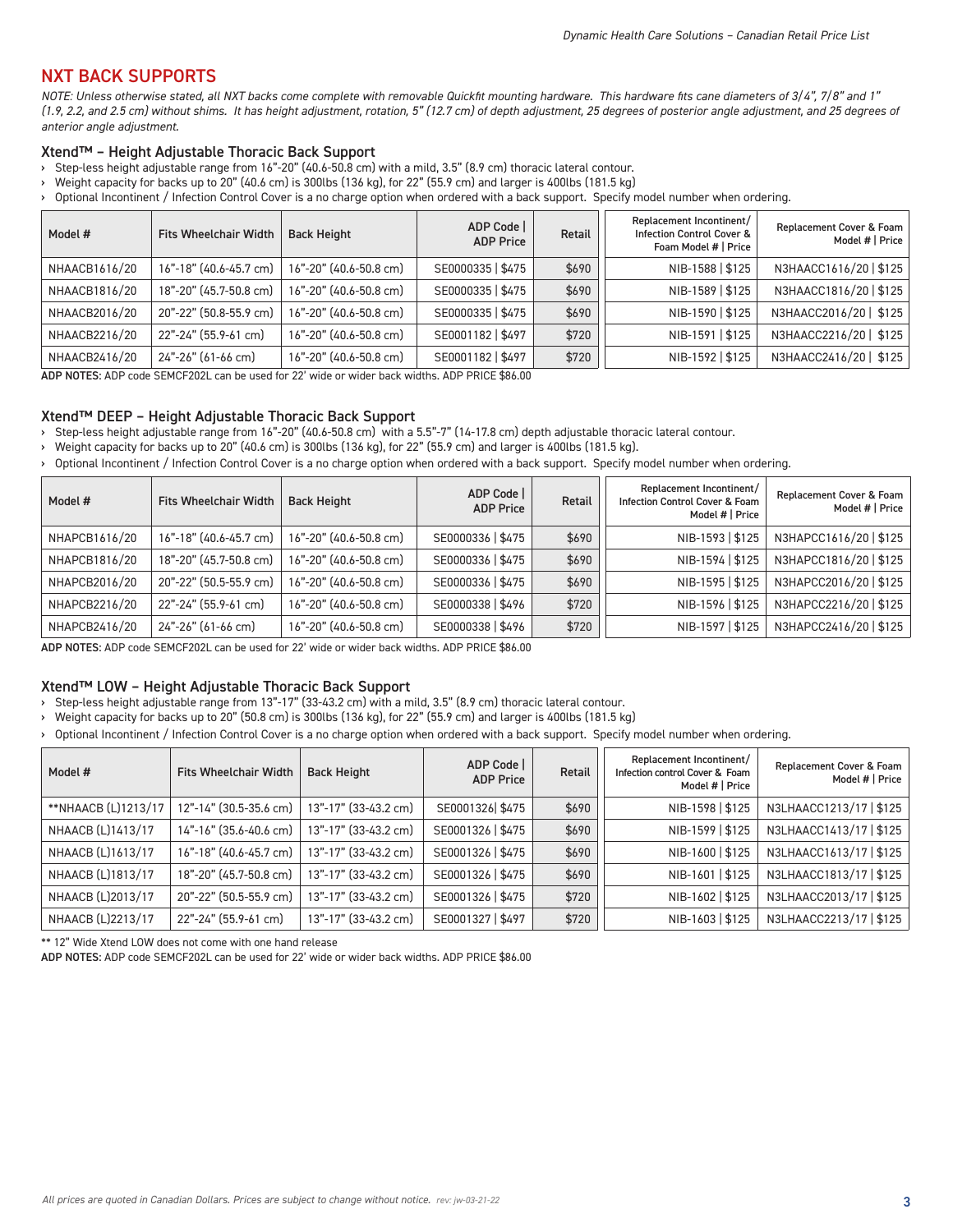#### Xtend™ LOW DEEP – Height Adjustable Thoracic Back Support

- › Step-less height adjustable range from 13"-17" (33-43.2 cm ) with a 5.5"-7" (14-17.8 cm) depth adjustable thoracic lateral contour.
- › Weight capacity for backs up to 20" (40.6 cm) is 300lbs (136 kg), for 22" (55.9 cm) and larger is 400lbs (181.5 kg).
- › Optional Incontinent / Infection Control Cover is a no charge option when ordered with a back support. Specify model number when ordering.

| Model #             | <b>Fits Wheelchair Width</b> | <b>Back Height</b>   | ADP Code<br><b>ADP Price</b> | Retail | Replacement Incontinent/<br>Infection control Cover & Foam<br>Model #   Price | Replacement Cover & Foam<br>Model #   Price |
|---------------------|------------------------------|----------------------|------------------------------|--------|-------------------------------------------------------------------------------|---------------------------------------------|
| **NHAACB (L)1213/17 | 12"-14" (30.5-35.6 cm)       | 13"-17" (33-43.2 cm) | SE0001328   \$475            | \$690  | NIB-1604   \$125                                                              | N3LHAPCC1213  17   \$125                    |
| NHAACB (L)1413/17   | 14"-16" (35.6-40.6 cm)       | 13"-17" (33-43.2 cm) | SE0001328   \$475            | \$690  | NIB-1605   \$125                                                              | N3LHAPCC1413   17   \$125                   |
| NHAACB (L)1613/17   | 16"-18" (40.6-45.7 cm)       | 13"-17" (33-43.2 cm) | SE0001328   \$475            | \$690  | NIB-1606   \$125                                                              | N3LHAPCC1613   17   \$125                   |
| NHAACB (L)1813/17   | 18"-20" (45.7-50.8 cm)       | 13"-17" (33-43.2 cm) | SE0001328   \$475            | \$690  | NIB-1607   \$125                                                              | N3LHAPCC1813   17   \$125                   |
| NHAACB (L)2013/17   | 20"-22" (50.5-55.9 cm)       | 13"-17" (33-43.2 cm) | SE0001328   \$475            | \$720  | NIB-1608   \$125                                                              | N3LHAPCC2013   17   \$125                   |
| NHAACB (L)2213/17   | 22"-24" (55.9-61 cm)         | 13"-17" (33-43.2 cm) | SE0001329   \$496            | \$720  | NIB-1609   \$125                                                              | N3LHAPCC2213   17   \$125                   |

\*\* 12" Wide Xtend Low does not come with one hand release

ADP NOTES: ADP code SEMCF202L can be used for 22' wide or wider back widths. ADP PRICE \$86.00

#### Classic™ – Pelvic Back Support

› Has a 3" (7.6 cm) mild pelvic contour.

› Weight capacity for backs up to 20" (50.8 cm) is 300lbs (136 kg), for 22" (55.9 cm) and larger is 400lbs (181.5 kg).

| Model #         | <b>Fits Wheelchair Width</b> | <b>Back Height</b> | ADP Code   ADP Price | Retail | Replacement Cover & Foam<br>Model #   Price |
|-----------------|------------------------------|--------------------|----------------------|--------|---------------------------------------------|
| <b>NACB1616</b> | 16"-18" (40.6-45.7 cm)       | 16" (40.6 cm)      | SE0000340   \$496    | \$690  | NACC1616   \$125                            |
| <b>NACB1618</b> | 16"-18" (40.6-45.7 cm)       | 18" (45.7 cm)      | SE0000340   \$496    | \$690  | NACC1618   \$125                            |
| <b>NACB1620</b> | 16"-18" (40.6-45.7 cm)       | 20" (50.8 cm)      | SE0000340   \$496    | \$690  | NACC1620   \$125                            |
| <b>NACB1816</b> | 18"-20" (45.7-50.8 cm)       | 16" (40.6 cm)      | SE0000340   \$496    | \$690  | NACC1816   \$125                            |
| <b>NACB1818</b> | 18"-20" (45.7-50.8 cm)       | 18" (45.7 cm)      | SE0000340   \$496    | \$690  | NACC1818   \$125                            |
| <b>NACB1820</b> | 18"-20" (45.7-50.8 cm)       | 20" (50.8 cm)      | SE0000340   \$496    | \$690  | NACC1820   \$125                            |
| <b>NACB2016</b> | 20"-22" (50.8-55.9 cm)       | 16" (40.6 cm)      | SE0000340   \$496    | \$690  | NACC2016   \$125                            |
| <b>NACB2018</b> | 20"-22" (50.8-55.9 cm)       | 18" (45.7 cm)      | SE0000340   \$496    | \$690  | NACC2018   \$125                            |
| <b>NACB2020</b> | 20"-22" (50.8-55.9 cm)       | 20" (50.8 cm)      | SE0000340   \$496    | \$690  | NACC2020   \$125                            |
| <b>NACB2216</b> | 22"-24" (55.9-61 cm)         | $16"$ (40.6 cm)    | SE0001494   \$497    | \$720  | NACC2216   \$125                            |
| <b>NACB2218</b> | 22"-24" (55.9-61 cm)         | 18" (45.7 cm)      | SE0001494   \$497    | \$720  | NACC2218   \$125                            |
| <b>NACB2220</b> | 22"-24" (55.9-61 cm)         | 20" (50.8 cm)      | SE0001494   \$497    | \$720  | NACC2220   \$125                            |

ADP NOTES: ADP code SEMCF202L can be used for 22' wide or wider back widths. ADP PRICE \$86.00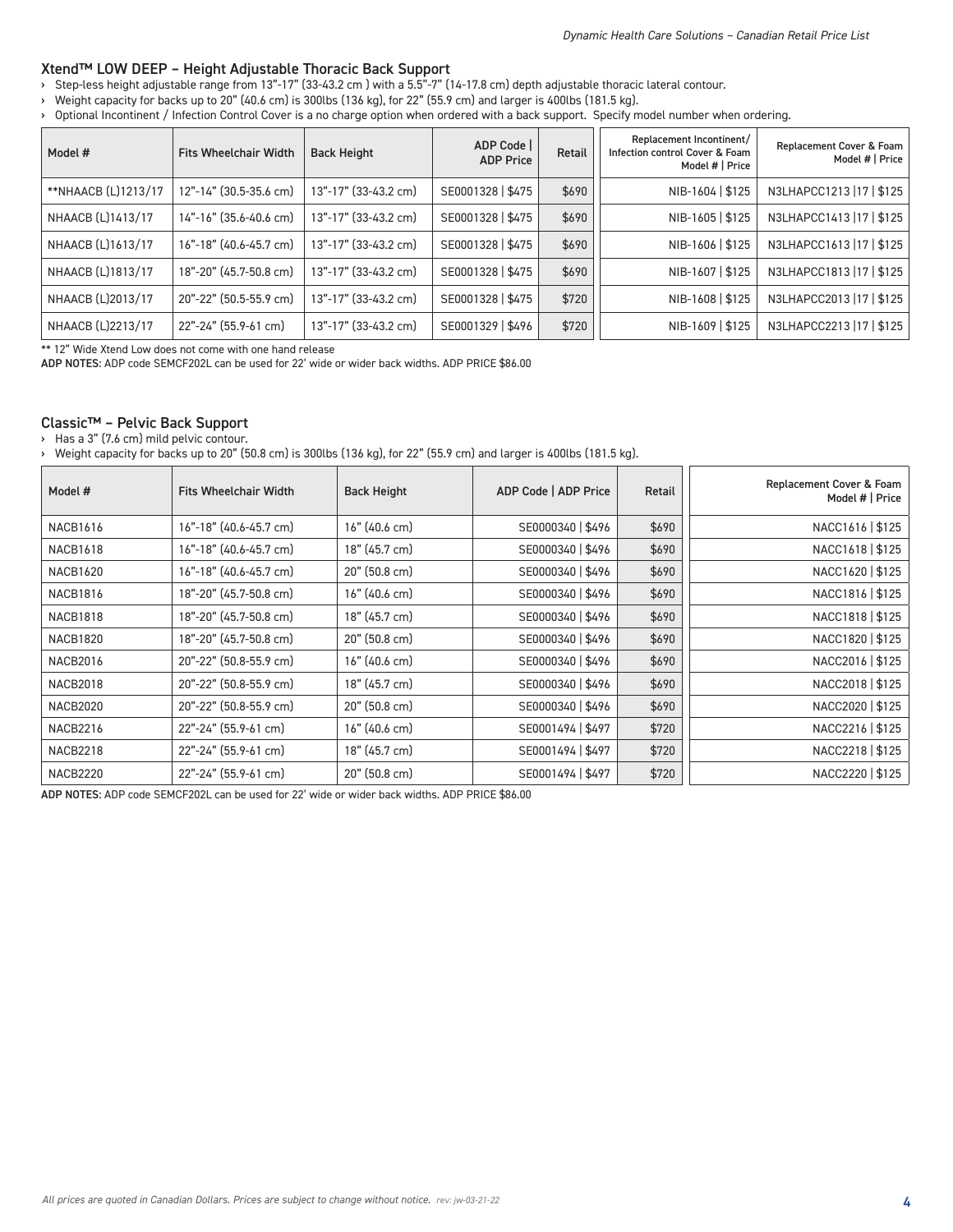#### Classic™ DEEP – Pelvic Back Support

#### › Has a depth adjustable deep pelvic contour of 5.5"- 7" (14-17.8 cm).

› Weight capacity for backs up to 20" (50.8 cm) is 300lbs (136 kg), for 22" (55.9 cm) and larger is 400lbs (181.5 kg).

| Model #         | <b>Fits Wheelchair Width</b> | <b>Back Height</b> | ADP Code   ADP Price | Retail | Replacement Cover & Foam<br>Model #   Price |
|-----------------|------------------------------|--------------------|----------------------|--------|---------------------------------------------|
| <b>NPCB1616</b> | $16"$ -18" (40.6-45.7 cm)    | 16" (40.6 cm)      | SE0000341   \$579    | \$790  | NPCC1616   \$125                            |
| <b>NPCB1618</b> | 16"-18" (40.6-45.7 cm)       | 18" (45.7 cm)      | SE0000341   \$579    | \$790  | NPCC1618   \$125                            |
| <b>NPCB1620</b> | 16"-18" (40.6-45.7 cm)       | 20" (50.8 cm)      | SE0000341   \$579    | \$790  | NPCC1620   \$125                            |
| <b>NPCB1816</b> | 18"-20" (45.7-50.8 cm)       | 16" (40.6 cm)      | SE0000341   \$579    | \$790  | NPCC1816   \$125                            |
| <b>NPCB1818</b> | 18"-20" (45.7-50.8 cm)       | 18" (45.7 cm)      | SE0000341   \$579    | \$790  | NPCC1818   \$125                            |
| <b>NPCB1820</b> | 18"-20" (45.7-50.8 cm)       | 20" (50.8 cm)      | SE0000341   \$579    | \$790  | NPCC1820   \$125                            |
| <b>NPCB2016</b> | 20"-22" (50.8-55.9 cm)       | 16" (40.6 cm)      | SE0000341   \$579    | \$790  | NPCC2016   \$125                            |
| <b>NPCB2018</b> | 20"-22" (50.8-55.9 cm)       | 18" (45.7 cm)      | SE0000341   \$579    | \$790  | NPCC2018   \$125                            |
| NPCB2020        | 20"-22" (50.8-55.9 cm)       | $20"$ (50.8 cm)    | SE0000341   \$579    | \$790  | NPCC2020   \$125                            |
| <b>NPCB2216</b> | 22"-24" (55.9-61 cm)         | 16" (40.6 cm)      | SE0001495   \$566    | \$820  | NPCC2216   \$125                            |
| <b>NPCB2218</b> | 22"-24" (55.9-61 cm)         | 18" (45.7 cm)      | SE0001495   \$566    | \$820  | NPCC2218   \$125                            |
| NPCB2220        | 22"-24" (55.9-61 cm)         | 20" (50.8 cm)      | SE0001495   \$566    | \$820  | NPCC2220   \$125                            |

ADP NOTES: ADP code SEMCF202L can be used for 22' wide or wider back widths. ADP PRICE \$86.00.

#### üFit™ – Customizable Pelvic Back Support

› Has a 6.25" (15.9 cm) contour (deduct 3.25" (8.3 cm) for foam cushioning).

› Designed for users with positioning needs due to spinal deformities including Kyphosis, Scoliosis and Lordosis

› Weight capacity for backs up to 20" (50.8 cm) is 300lbs (136 kg), for 22" (55.9 cm) and larger is 400lbs (181.5 kg)

› Optional Incontinent / Infection Control Cover is a no charge option when ordered with a back support. Specify model number when ordering.

| Model #     | <b>Fits Wheelchair Width</b> | <b>Back Height</b> | ADP Code   ADP Price | <b>Retail</b> | Replacement Incontinent/<br>Infection control Cover<br>Model #   Price | <b>Replacement Cover</b><br>Model #   Price |
|-------------|------------------------------|--------------------|----------------------|---------------|------------------------------------------------------------------------|---------------------------------------------|
| NOUFACB1416 | 14"-16" (35.6-40.6 cm)       | $16"$ (40.6 cm)    | SE0001343   \$618    | \$895         | NIB-1610V   \$125                                                      | NIB-1468V   \$125                           |
| NOUFACB1418 | 14"-16" (35.6-40.6 cm)       | 18" (45.7 cm)      | SE0001343   \$618    | \$895         | NIB-1611V   \$125                                                      | NIB-1473V   \$125                           |
| NOUFACB1420 | 14"-16" (35.6-40.6 cm)       | 20" (50.8 cm)      | SE0001343   \$618    | \$895         | NIB-1612V   \$125                                                      | NIB-1478V   \$125                           |
| NOUFACB1616 | 16"-18" (40.6-45.7 cm)       | 16" (40.6 cm)      | SE0001343   \$618    | \$895         | NIB-1613V   \$125                                                      | NIB-1469V   \$125                           |
| NOUFACB1618 | 16"-18" (40.6-45.7 cm)       | 18" (45.7 cm)      | SE0001343   \$618    | \$895         | NIB-1614V   \$125                                                      | NIB-1474V   \$125                           |
| NOUFACB1620 | 16"-18" (40.6-45.7 cm)       | 20" (50.8 cm)      | SE0001343   \$618    | \$895         | NIB-1615V   \$125                                                      | NIB-1479V   \$125                           |
| NOUFACB1816 | 18"-20" (45.7-50.8 cm)       | $16"$ (40.6 cm)    | SE0001343   \$618    | \$895         | NIB-1616V   \$125                                                      | NIB-1470V   \$125                           |
| NOUFACB1818 | 18"-20" (45.7-50.8 cm)       | 18" (45.7 cm)      | SE0001343   \$618    | \$895         | NIB-1617V   \$125                                                      | NIB-1475V   \$125                           |
| NOUFACB1820 | 18"-20" (45.7-50.8 cm)       | 20" (50.8 cm)      | SE0001343   \$618    | \$895         | NIB-1618V   \$125                                                      | NIB-1480V   \$125                           |
| NOUFACB2016 | 20"-22" (50.8-55.9 cm)       | 16" (40.6 cm)      | SE0001343   \$618    | \$895         | NIB-1619V   \$125                                                      | NIB-1471V   \$125                           |
| NOUFACB2018 | 20"-22" (50.8-55.9 cm)       | 18" (45.7 cm)      | SE0001343   \$618    | \$895         | NIB-1620V   \$125                                                      | NIB-1476V   \$125                           |
| NOUFACB2020 | 20"-22" (50.8-55.9 cm)       | 20" (50.8 cm)      | SE0001343   \$618    | \$895         | NIB-1621V   \$125                                                      | NIB-1481V   \$125                           |
| NOUFACB2216 | 22"-24" (55.9-61 cm)         | $16"$ (40.6 cm)    | SE0001344   \$687    | \$995         | NIB-1622V   \$125                                                      | NIB-1472V   \$125                           |
| NOUFACB2218 | 22"-24" (55.9-61 cm)         | 18" (45.7 cm)      | SE0001344   \$687    | \$995         | NIB-1623V   \$125                                                      | NIB-1477V   \$125                           |
| NOUFACB2220 | 22"-24" (55.9-61 cm)         | 20" (50.8 cm)      | SE0001344   \$687    | \$995         | NIB-1624V   \$125                                                      | NIB-1482V   \$125                           |

ADP NOTES: ADP code SEMCF202L can be used for 22' wide or wider back widths. ADP PRICE \$86.00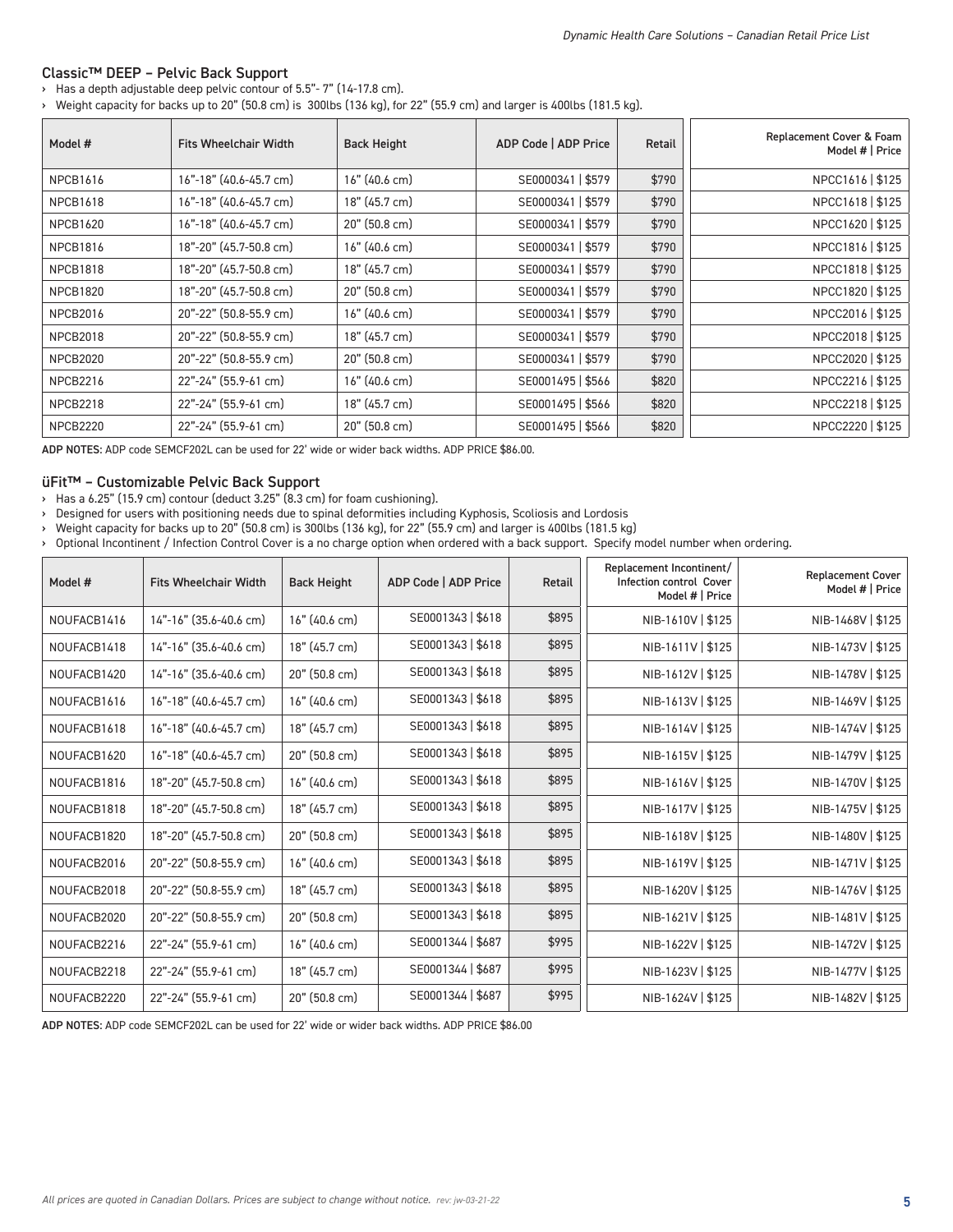#### üFit™ DEEP– Customizable Pelvic Back Support

- › Has a 8.75" (22.2 cm) pelvic contour (deduct 3.25" (8.3 cm) for foam cushioning)
- › Designed for users with positioning needs due to spinal deformities including Kyphosis, Scoliosis and Lordosis
- › Weight capacity for backs up to 20" (50.8 cm) is 300lbs (136 kg), for 22" (55.9 cm) and larger is 400lbs (181.5 kg).
- › Optional Incontinent / Infection Control Cover is a no charge option when ordered with a back support. Specify model number when ordering.

| Model #     | <b>Fits Wheelchair Width</b> | <b>Back Height</b> | ADP Code   ADP Price | <b>Retail</b> | Replacement Incontinent/<br><b>Infection control Cover</b><br>Model #   Price | <b>Replacement Cover</b><br>Model #   Price |
|-------------|------------------------------|--------------------|----------------------|---------------|-------------------------------------------------------------------------------|---------------------------------------------|
| NOUFPCB1416 | 14"-16" (35.6-40.6 cm)       | 16" (40.6 cm)      | SE0001345   \$687    | \$995         | NIB-1625V   \$125                                                             | NIB-1513V   \$125                           |
| NOUFPCB1418 | 14"-16" (35.6-40.6 cm)       | 18" (45.7 cm)      | SE0001345   \$687    | \$995         | NIB-1626V   \$125                                                             | NIB-1518V   \$125                           |
| NOUFPCB1420 | 14"-16" (35.6-40.6 cm)       | 20" (50.8 cm)      | SE0001345   \$687    | \$995         | NIB-1627V   \$125                                                             | NIB-1523V   \$125                           |
| NOUFPCB1616 | 16"-18" (40.6-45.7 cm)       | 16" (40.6 cm)      | SE0001345   \$687    | \$995         | NIB-1628V   \$125                                                             | NIB-1514V   \$125                           |
| NOUFPCB1618 | 16"-18" (40.6-45.7 cm)       | 18" (45.7 cm)      | SE0001345   \$687    | \$995         | NIB-1629V   \$125                                                             | NIB-1519V   \$125                           |
| NOUFPCB1620 | 16"-18" (40.6-45.7 cm)       | 20" (50.8 cm)      | SE0001345   \$687    | \$995         | NIB-1630V   \$125                                                             | NIB-1524V   \$125                           |
| NOUFPCB1816 | 18"-20" (45.7-50.8 cm)       | $16"$ (40.6 cm)    | SE0001345   \$687    | \$995         | NIB-1631V   \$125                                                             | NIB-1515V   \$125                           |
| NOUFPCB1818 | 18"-20" (45.7-50.8 cm)       | 18" (45.7 cm)      | SE0001345   \$687    | \$995         | NIB-1632V   \$125                                                             | NIB-1520V   \$125                           |
| NOUFPCB1820 | 18"-20" (45.7-50.8 cm)       | 20" (50.8 cm)      | SE0001345   \$687    | \$995         | NIB-1633 V \$125                                                              | NIB-1525V   \$125                           |
| NOUFPCB2016 | 20"-22" (50.8-55.9 cm)       | 16" (40.6 cm)      | SE0001345   \$687    | \$995         | NIB-1634V   \$125                                                             | NIB-1516V   \$125                           |
| NOUFPCB2018 | 20"-22" (50.8-55.9 cm)       | 18" (45.7 cm)      | SE0001345   \$687    | \$995         | NIB-1635V   \$125                                                             | NIB-1521V   \$125                           |
| NOUFPCB2020 | 20"-22" (50.8-55.9 cm)       | 20" (50.8 cm)      | SE0001345   \$687    | \$995         | NIB-1636V   \$125                                                             | NIB-1526V   \$125                           |
| NOUFPCB2216 | 22"-24" (55.9-61 cm)         | 16" (40.6 cm)      | SE0001346   \$825    | \$1195        | NIB-1637V   \$125                                                             | NIB-1517V   \$125                           |
| NOUFPCB2218 | 22"-24" (55.9-61 cm)         | 18" (45.7 cm)      | SE0001346   \$825    | \$1195        | NIB-1638V   \$125                                                             | NIB-1522V   \$125                           |
| NOUFPCB2220 | 22"-24" (55.9-61 cm)         | 20" (50.8 cm)      | SE0001346   \$825    | \$1195        | NIB-1639V   \$125                                                             | NIB-1527V   \$125                           |

ADP NOTES: ADP code SEMCF202L can be used for 22' wide or wider back widths. ADP PRICE \$86.00

#### üFit II™ – Customizable Thoracic Back Support

› Has a 7.75" (19.6 cm) thoracic contour (deduct 3.25" (8.3 cm) for foam cushioning)

› Designed for users with positioning needs due to spinal deformities including Kyphosis, Scoliosis and Lordosis

› Weight capacity for backs up to 20" (50.8 cm) is 300lbs (136 kg), for 22" (55.9 cm) and larger is 400lbs (181.5 kg).

› Optional Incontinent / Infection Control Cover is a no charge option when ordered with a back support. Specify model number when ordering.

| Model #      | <b>Fits Wheelchair Width</b> | <b>Back Height</b> | ADP Code   ADP Price | Retail | Replacement Incontinent/<br>Infection control Cover<br>Model #   Price | <b>Replacement Cover</b><br>Model #   Price |
|--------------|------------------------------|--------------------|----------------------|--------|------------------------------------------------------------------------|---------------------------------------------|
| NOUFXACB1416 | 14"-16" (35.6-40.6 cm)       | 16" (40.6 cm)      | SE0001490   \$652    | \$945  | NIB-1744V   \$125                                                      | NIB-1713V   \$125                           |
| NOUFXACB1418 | 14"-16" (35.6-40.6 cm)       | 18" (45.7 cm)      | SE0001490   \$652    | \$945  | NIB-1749V   \$125                                                      | NIB-1718V   \$125                           |
| NOUFXACB1420 | 14"-16" (35.6-40.6 cm)       | 20" (50.8 cm)      | SE0001490   \$652    | \$945  | NIB-1754V   \$125                                                      | NIB-1723V   \$125                           |
| NOUFXACB1616 | 16"-18" (40.6-45.7 cm)       | 16" (40.6 cm)      | SE0001490   \$652    | \$945  | NIB-1745V   \$125                                                      | NIB-1714V   \$125                           |
| NOUFXACB1618 | 16"-18" (40.6-45.7 cm)       | 18" (45.7 cm)      | SE0001490   \$652    | \$945  | NIB-1750V   \$125                                                      | NIB-1719V   \$125                           |
| NOUFXACB1620 | 16"-18" (40.6-45.7 cm)       | 20" (50.8 cm)      | SE0001490   \$652    | \$945  | NIB-1755V   \$125                                                      | NIB-1724V   \$125                           |
| NOUFXACB1816 | 18"-20" (45.7-50.8 cm)       | 16" (40.6 cm)      | SE0001490   \$652    | \$945  | NIB-1746V   \$125                                                      | NIB-1715V   \$125                           |
| NOUFXACB1818 | 18"-20" (45.7-50.8 cm)       | 18" (45.7 cm)      | SE0001490   \$652    | \$945  | NIB-1751V   \$125                                                      | NIB-1720V   \$125                           |
| NOUFXACB1820 | 18"-20" (45.7-50.8 cm)       | 20" (50.8 cm)      | SE0001490   \$652    | \$945  | NIB-1756V   \$125                                                      | NIB-1725V   \$125                           |
| NOUFXACB2016 | 20"-22" (50.8-55.9 cm)       | 16" (40.6 cm)      | SE0001490   \$652    | \$945  | NIB-1747V   \$125                                                      | NIB-1716V   \$125                           |
| NOUFXACB2018 | 20"-22" (50.8-55.9 cm)       | 18" (45.7 cm)      | SE0001490   \$652    | \$945  | NIB-1752V   \$125                                                      | NIB-1721V   \$125                           |
| NOUFXACB2020 | 20"-22" (50.8-55.9 cm)       | 20" (50.8 cm)      | SE0001490   \$652    | \$945  | NIB-1757V   \$125                                                      | NIB-1726V   \$125                           |
| NOUFXACB2216 | 22"-24" (55.9-61 cm)         | 16" (40.6 cm)      | SE0001491   \$687    | \$995  | NIB-1748V   \$125                                                      | NIB-1717V   \$125                           |
| NOUFXACB2218 | 22"-24" (55.9-61 cm)         | 18" (45.7 cm)      | SE0001491   \$687    | \$995  | NIB-1753V   \$125                                                      | NIB-1722V   \$125                           |
| NOUFXACB2220 | 22"-24" (55.9-61 cm)         | 20" (50.8 cm)      | SE0001491   \$687    | \$995  | NIB-1758V   \$125                                                      | NIB-1727V   \$125                           |

ADP NOTES: ADP code SEMCF202L can be used for 22' wide or wider back widths. ADP PRICE \$86.00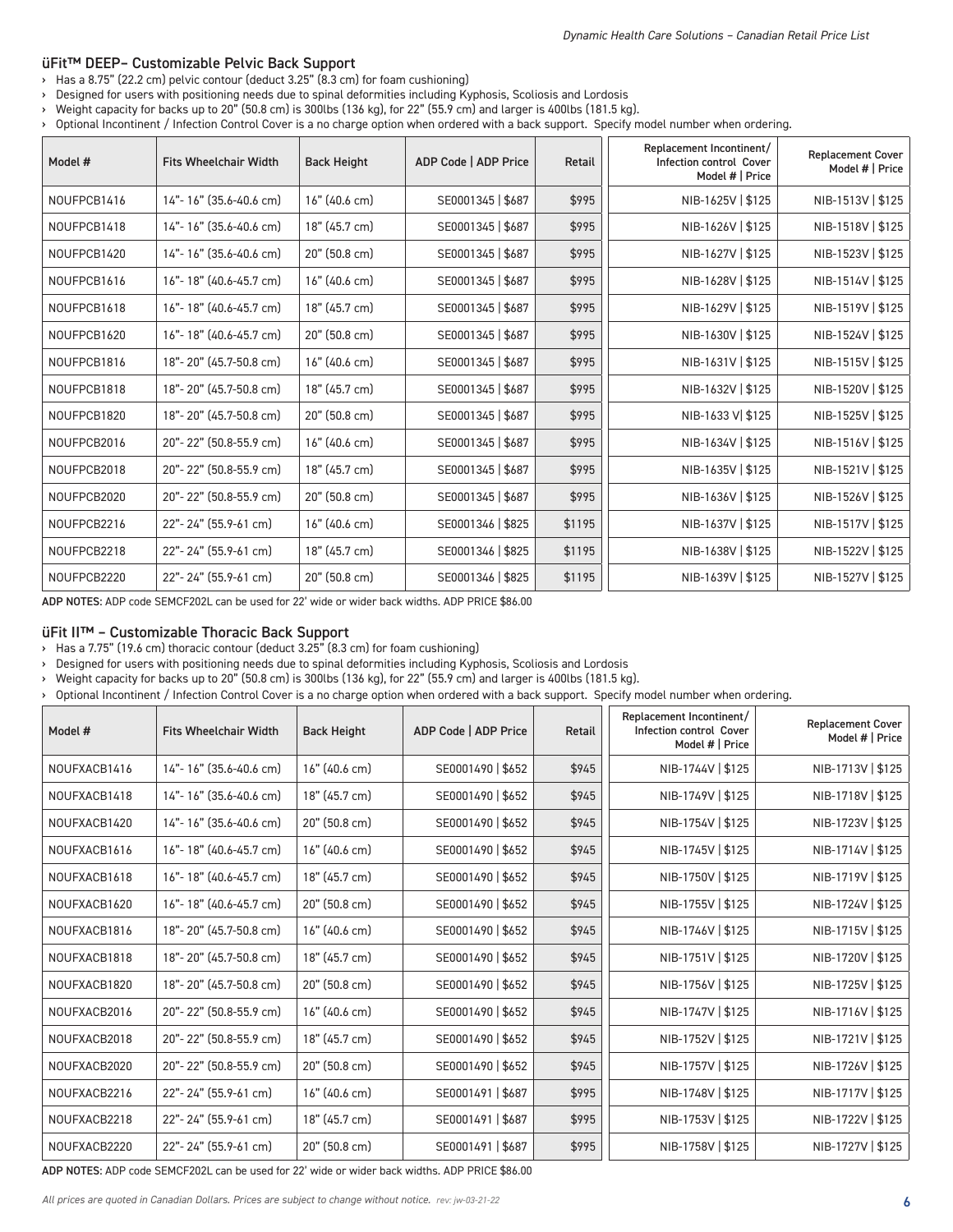#### üFit II™ DEEP – Customizable Thoracic Back Support

› Has a 9.55" (23.5 cm) thoracic contour (deduct 3.25" (8.3 cm) for foam cushioning)

› Designed for users with positioning needs due to spinal deformities including Kyphosis, Scoliosis and Lordosis

› Weight capacity for backs up to 20" (50.8 cm) is 300lbs (136 kg), for 22" (55.9 cm) and larger is 400lbs (181.5 kg).

› Optional Incontinent / Infection Control Cover is a no charge option when ordered with a back support. Specify model number when ordering.

| Model #      | <b>Fits Wheelchair Width</b> | <b>Back Height</b> | ADP Code   ADP<br>Price | <b>Retail</b> | Replacement Incontinent/<br>Infection control Cover<br>Model #   Price | <b>Replacement Cover</b><br>Model #   Price |
|--------------|------------------------------|--------------------|-------------------------|---------------|------------------------------------------------------------------------|---------------------------------------------|
| NOUFXPCB1416 | 14"-16" (35.6-40.6 cm)       | $16"$ (40.6 cm)    | SE0001492   \$721       | \$1045        | NIB-1759V   \$125                                                      | NIB-1728V   \$125                           |
| NOUFXPCB1418 | 14"-16" (35.6-40.6 cm)       | 18" (45.7 cm)      | SE0001492   \$721       | \$1045        | NIB-1764V   \$125                                                      | NIB-1733V   \$125                           |
| NOUFXPCB1420 | 14"-16" (35.6-40.6 cm)       | 20" (50.8 cm)      | SE0001492   \$721       | \$1045        | NIB-1769V   \$125                                                      | NIB-1738V   \$125                           |
| NOUFXPCB1616 | 16"-18" (40.6-45.7 cm)       | 16" (40.6 cm)      | SE0001492   \$721       | \$1045        | NIB-1760V   \$125                                                      | NIB-1729V   \$125                           |
| NOUFXPCB1618 | 16"-18" (40.6-45.7 cm)       | 18" (45.7 cm)      | SE0001492   \$721       | \$1045        | NIB-1765V   \$125                                                      | NIB-1734V   \$125                           |
| NOUFXPCB1620 | 16"-18" (40.6-45.7 cm)       | 20" (50.8 cm)      | SE0001492   \$721       | \$1045        | NIB-1770V   \$125                                                      | NIB-1739V   \$125                           |
| NOUFXPCB1816 | 18"-20" (45.7-50.8 cm)       | 16" (40.6 cm)      | SE0001492   \$721       | \$1045        | NIB-1761V   \$125                                                      | NIB-1730V   \$125                           |
| NOUFXPCB1818 | 18"-20" (45.7-50.8 cm)       | 18" (45.7 cm)      | SE0001492   \$721       | \$1045        | NIB-1766V   \$125                                                      | NIB-1735V   \$125                           |
| NOUFXPCB1820 | 18"-20" (45.7-50.8 cm)       | 20" (50.8 cm)      | SE0001492   \$721       | \$1045        | NIB-1771V   \$125                                                      | NIB-1740V   \$125                           |
| NOUFXPCB2016 | 20"-22" (50.8-55.9 cm)       | 16" (40.6 cm)      | SE0001492   \$721       | \$1045        | NIB-1762V   \$125                                                      | NIB-1731V   \$125                           |
| NOUFXPCB2018 | 20"-22" (50.8-55.9 cm)       | 18" (45.7 cm)      | SE0001492   \$721       | \$1045        | NIB-1767V   \$125                                                      | NIB-1736V   \$125                           |
| NOUFXPCB2020 | 20"-22" (50.8-55.9 cm)       | 20" (50.8 cm)      | SE0001492   \$721       | \$1045        | NIB-1772V   \$125                                                      | NIB-1741V   \$125                           |
| NOUFXPCB2216 | 22"-24" (55.9-61 cm)         | $16"$ (40.6 cm)    | SE0001493   \$825       | \$1195        | NIB-1763V   \$125                                                      | NIB-1732V   \$125                           |
| NOUFXPCB2218 | 22"-24" (55.9-61 cm)         | 18" (45.7 cm)      | SE0001493   \$825       | \$1195        | NIB-1768V   \$125                                                      | NIB-1737V   \$125                           |
| NOUFXPCB2220 | 22"-24" (55.9-61 cm)         | 20" (50.8 cm)      | SE0001493   \$825       | \$1195        | NIB-1773V   \$125                                                      | NIB-1742V   \$125                           |

ADP NOTES: ADP code SEMCF202L can be used for 22' wide or wider back widths. ADP PRICE \$86.00

## üFit™ Back Support Options

| Model #         | <b>Fits Wheelchair Width</b>                                                        | <b>Back Height</b>                 | ADP Code   ADP Price | Retail |
|-----------------|-------------------------------------------------------------------------------------|------------------------------------|----------------------|--------|
| UF Custom-Visco | Optional Visco gel mid section foam overlay                                         | Specify Back Model # when ordering | SEBND0020   \$116    | \$150  |
| NIB-1935        | Pack of Polyurethane replacement 1" üCubes™<br>(Includes 10, 1"x2" dual üCube sets) | All ÜFit Back Supports             | N/A                  | \$65   |
| NIB-1531        | Pack of Polyurethane replacement 2" üCubes™<br>(Includes 10, 2"x2" dual üCube sets) | All ÜFit Back Supports             | N/A                  | \$65   |
| NIB-1936        | Pack of Polyurethane replacement 3" üCubes™<br>(Includes 10, 3"x2" dual üCube sets) | All UFit Back Supports             | N/A                  | \$65   |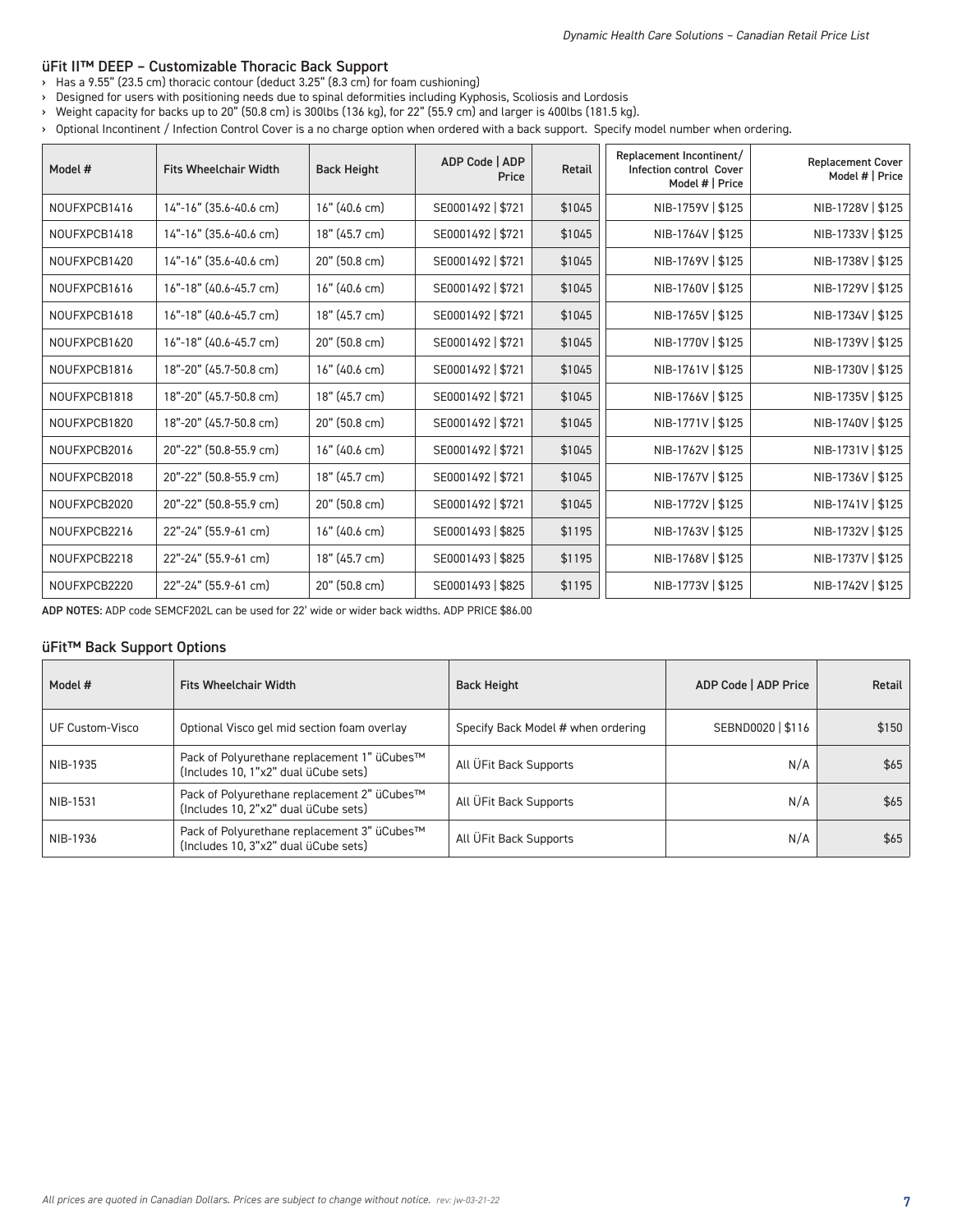#### Optima™ – Thoracic Back Support

› Has a 3" (7.6 cm) mild thoracic contour. Weight capacity for backs up to 20" (50.8 cm) is 300lbs (136 kg), for 22" (55.9 cm) and larger is 400lbs (181.5 kg) › When using 4-Point Fixed Mount Hardware, 23" (58.4 cm) and larger have a weight capacity of 550Lbs.

| Model #          | <b>Fits Wheelchair Width</b> | <b>Back Height</b> | ADP Code   ADP Price | Retail | Replacement Cover & Foam<br>Model #   Price |
|------------------|------------------------------|--------------------|----------------------|--------|---------------------------------------------|
| NOACB1307        | *13"-15" (33-38.1 cm)        | 7" (17.8 cm)       | SE0001217   \$476    | \$690  | NOACC1307   \$125                           |
| NOACB1309        | *13"-15" (33-38.1 cm)        | 9" (22.9 cm)       | SE0001217   \$476    | \$690  | NOACC1309   \$125                           |
| NOACB1313        | *13"-15" (33-38.1 cm)        | 13" (33 cm)        | SE0001217   \$476    | \$690  | NOACC1313   \$125                           |
| NOACB1316        | *13"-15" (33-38.1 cm)        | 16" (40.6 cm)      | SE0001217   \$476    | \$690  | NOACC1316   \$125                           |
| NOACB1407        | 14"-16" (35.6-40.6 cm)       | 7" (17.8 cm)       | SE0001217   \$476    | \$690  | NOACC1407   \$125                           |
| NOACB1409        | 14"-16" (35.6-40.6 cm)       | 9" (22.9 cm)       | SE0001217   \$476    | \$690  | NOACC1409   \$125                           |
| NOACB1413        | 14"-16" (35.6-40.6 cm)       | 13" (33 cm)        | SE0001217   \$476    | \$690  | NOACC1413   \$125                           |
| NOACB1416        | 14"-16" (35.6-40.6 cm)       | 16" (40.6 cm)      | SE0001217   \$476    | \$690  | NOACC1416   \$125                           |
| NOACB1507        | 15"-17" (38.1-43.2 cm)       | 7" (17.8 cm)       | Se0001217   \$476    | \$690  | NOACC1507   \$125                           |
| NOACB1509        | 15"-17" (38.1-43.2 cm)       | 9" (22.9 cm)       | SE0001217   \$476    | \$690  | NOACC1509   \$125                           |
| NOACB1513        | 15"-17" (38.1-43.2 cm)       | 13" (33 cm)        | SE0001217   \$476    | \$690  | NOACC1513   \$125                           |
| NOACB1516        | 15"-17" (38.1-43.2 cm)       | 16" (40.6 cm)      | SE0001217   \$476    | \$690  | NOACC1516   \$125                           |
| <b>NOACB1607</b> | 16"-18" (40.6-45.7 cm)       | 7" (17.8 cm)       | SE0001217   \$476    | \$690  | NOACC1607   \$125                           |
| <b>NOACB1609</b> | 16"-18" (40.6-45.7 cm)       | 9" (22.9 cm)       | SE0001217   \$476    | \$690  | NOACC1609   \$125                           |
| <b>NOACB1613</b> | 16"-18" (40.6-45.7 cm)       | 13" (33 cm)        | SE0001217   \$476    | \$690  | NOACC1613   \$125                           |
| <b>NOACB1616</b> | 16"-18" (40.6-45.7 cm)       | 16" (40.6 cm)      | SE0001217   \$476    | \$690  | NOACC1616   \$125                           |
| <b>NOACB1619</b> | 16"-18" (40.6-45.7 cm)       | 19" (48.3 cm)      | SE0001217   \$476    | \$690  | NOACC1619   \$125                           |
| NOACB1707        | 17"-19" (43.2-48.3 cm)       | 7" (17.8 cm)       | SE0001217   \$476    | \$690  | NOACC1707   \$125                           |
| NOACB1709        | 17"-19" (43.2-48.3 cm)       | 9" (22.9 cm)       | SE0001217   \$476    | \$690  | NOACC1709   \$125                           |
| NOACB1713        | 17"-19" (43.2-48.3 cm)       | 13" (33 cm)        | SE0001217   \$476    | \$690  | NOACC1713   \$125                           |
| NOACB1716        | 17"-19" (43.2-48.3 cm)       | 16" (40.6 cm)      | SE0001217   \$476    | \$690  | NOACC1716   \$125                           |
| NOACB1719        | 17"-19" (43.2-48.3 cm)       | 19" (48.3 cm)      | SE0001217   \$476    | \$690  | NOACC1719   \$125                           |
| NOACB1807        | 18"-20" (45.7-50.8 cm))      | 7" (17.8 cm)       | SE0001217   \$476    | \$690  | NOACC1807   \$125                           |
| NOACB1809        | 18"-20" (45.7-50.8 cm)       | 9" (22.9 cm)       | SE0001217   \$476    | \$690  | NOACC1809   \$125                           |
| NOACB1813        | 18"-20" (45.7-50.8 cm)       | 13" (33 cm)        | SE0001217   \$476    | \$690  | NOACC1813   \$125                           |
| <b>NOACB1816</b> | 18"-20" (45.7-50.8 cm)       | 16" (40.6 cm)      | SE0001217   \$476    | \$690  | NOACC1816   \$125                           |
| NOACB1819        | 18"-20" (45.7-50.8 cm)       | 19" (48.3 cm)      | SE0001217   \$476    | \$690  | NOACC1819   \$125                           |
| <b>NOACB1916</b> | 19"-21" (48.3-53.3 cm)       | $16"$ (40.6 cm)    | SE0001217   \$476    | \$690  | NOACC1916   \$125                           |
| NOACB1919        | 19"-21" (48.3-53.3 cm)       | 19" (48.3 cm)      | SE0001217   \$476    | \$690  | NOACC1919   \$125                           |
| NOACB2007        | 20"-22" (50.8-55.9 cm)       | 7" (17.8 cm)       | SE0001217   \$476    | \$690  | NOACC2007   \$125                           |
| NOACB2009        | 20"-22" (50.8-55.9 cm)       | 9" (22.9 cm)       | SE0001217   \$476    | \$690  | NOACC2009   \$125                           |
| NOACB2013        | 20"-22" (50.8-55.9 cm)       | 13" (33 cm)        | SE0001217   \$476    | \$690  | NOACC2013   \$125                           |
| NOACB2016        | 20"-22" (50.8-55.9 cm)       | 16" (40.6 cm)      | SE0001217   \$476    | \$690  | NOACC2016   \$125                           |
| NOACB2019        | 20"-22" (50.8-55.9 cm)       | 19" (48.3 cm)      | SE0001217   \$476    | \$690  | NOACC2019   \$125                           |
| <b>NOACB2116</b> | 21"-23" (53.3-58.4)          | 16" (40.6 cm)      | SE0001215   \$497    | \$720  | NOACC2116   \$125                           |
| NOACB2119        | 21"-23" (53.3-58.4)          | 19" (48.3 cm)      | SE0001215   \$497    | \$720  | NOACC2119   \$125                           |
| NOACB2213        | 22"-24" (55.9-61 cm)         | 13" (33 cm)        | SE0001215   \$497    | \$720  | NOACC2213   \$125                           |
| NOACB2216        | 22"-24" (55.9-61 cm)         | 16" (40.6 cm)      | SE0001215   \$497    | \$720  | NOACC2216   \$125                           |
| NOACB2219        | 22"-24" (55.9-61 cm)         | 19" (48.3 cm)      | SE0001215   \$497    | \$720  | NOACC2219   \$125                           |
| NOACB2316        | 23"-25" (58.4-63.5 cm)       | $16"$ (40.6 cm)    | SE0001347   \$497    | \$720  | NOACC2316   \$125                           |
| NOACB2319        | 23"-25" (58.4-63.5 cm)       | 19" (48.3 cm)      | SE0001347   \$497    | \$720  | NOACC2319   \$125                           |
| NOACB2416        | 24"-26" (61-66 cm)           | $16"$ (40.6 cm)    | SE0001347   \$497    | \$720  | NOACC2416   \$125                           |
| NOACB2419        | 24"-26" (61-66 cm)           | 19" (48.3 cm)      | SE0001347   \$497    | \$720  | NOACC2419   \$125                           |
| NOACB2516        | 25"-27" (63.5-68.6 cm)       | $16"$ (40.6 cm)    | SE0001347   \$497    | \$720  | NOACC2516   \$125                           |
| NOACB2519        | 25"-27" (63.5-68.6 cm)       | 19" (48.3 cm)      | SE0001347   \$497    | \$720  | NOACC2519   \$125                           |
| <b>NOACB2616</b> | 26"-28" (66-71.1 cm)         | $16"$ (40.6 cm)    | SE0001347   \$497    | \$720  | NOACC2616   \$125                           |
| NOACB2619        | 26"-28" (66-71.1 cm)         | 19" (48.3 cm)      | SE0001347   \$497    | \$720  | NOACC2619   \$125                           |
| NOACB2716        | 27"-29" (68.6-73.7 cm)       | $16"$ (40.6 cm)    | SE0001347   \$497    | \$720  | NOACC2716   \$125                           |
| NOACB2719        | 27"-29" (68.6-73.7 cm)       | 19" (48.3 cm)      | SE0001347   \$497    | \$720  | NOACC2719   \$125                           |
| <b>NOACB2816</b> | 28"-30" (71.1-76.2 cm)       | $16"$ (40.6 cm)    | SE0001347   \$497    | \$720  | NOACC2816   \$125                           |
| NOACB2819        | 28"-30" (71.1-76.2 cm)       | 19" (48.3 cm)      | SE0001347   \$497    | \$720  | NOACC2819   \$125                           |
| NOACB2916        | 29"-31" (73.7-78.7 cm)       | $16"$ (40.6 cm)    | SE0001347   \$497    | \$720  | NOACC2916   \$125                           |
| NOACB2919        | 29"-31" (73.7-78.7 cm)       | 19" (48.3 cm)      | SE0001347   \$497    | \$720  | NOACC2919   \$125                           |

ADP NOTES: ADP Non-Standard Sizes – for non-standard sizes please use ADP code SEMCF202L and apply an up-charge of \$86.00

\* One Hand Release does not fit on backs smaller than 14" wide

*All prices are quoted in Canadian Dollars. Prices are subject to change without notice. rev: jw-03-21-22* 8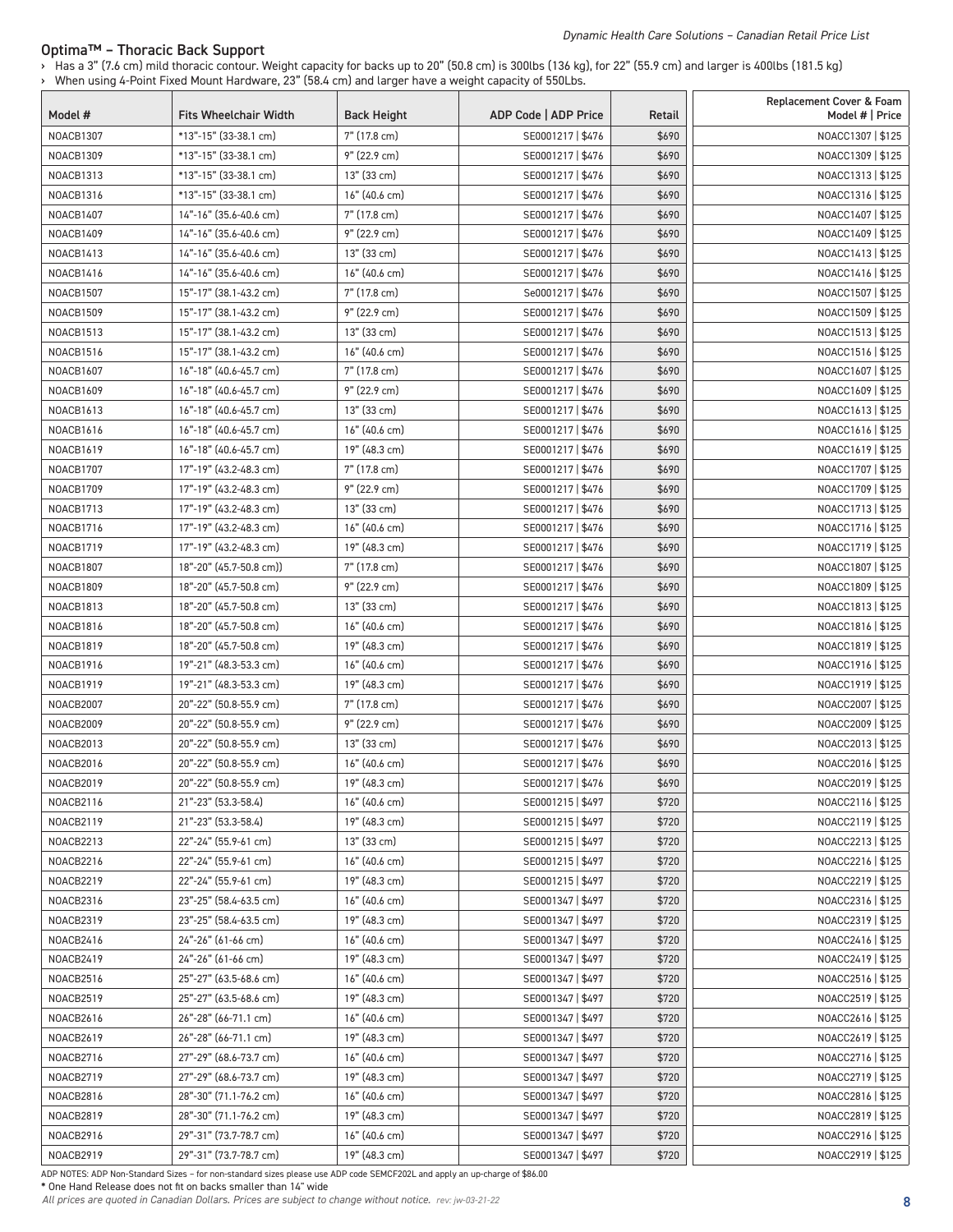#### *Dynamic Health Care Solutions – Canadian Retail Price List*

#### Optima™ DEEP – Thoracic Back Support

› Has a depth adjustable deep thoracic contour of 5.5"– 7" (14-17.8 cm). Weight capacity for backs up to 20" (50.8 cm) is 300lbs (136 kg), for 22" (55.9 cm) and larger is 400lbs (181.5 kg). When using four point fixed mount hardware, 23" (58.4 cm) and larger have a weight capacity of 550Lbs

| Model #          | <b>Fits Wheelchair Width</b> | <b>Back Height</b> | ADP Code   ADP Price | Retail | Replacement Cover & Foam<br>Model #   Price |
|------------------|------------------------------|--------------------|----------------------|--------|---------------------------------------------|
| NOPCB1307        | *13"-15" (33-38.1 cm)        | 7" (17.8 cm)       | SE0001219   \$545    | \$790  | NOPCC1307   \$125                           |
| NOPCB1309        | *13"-15" (33-38.1 cm)        | 9" (22.9 cm)       | SE0001219   \$545    | \$790  | NOPCC1309   \$125                           |
| NOPCB1313        | *13"-15" (33-38.1 cm)        | 13" (33 cm)        | SE0001219   \$545    | \$790  | NOPCC1313   \$125                           |
| NOPCB1316        | *13"-15" (33-38.1 cm)        | 16" (40.6 cm)      | SE0001219   \$545    | \$790  | NOPCC1316   \$125                           |
| NOPCB1407        | 14"-16" (35.6-40.6 cm)       | 7" (17.8 cm)       | SE0001219   \$545    | \$790  | NOPCC1407   \$125                           |
| NOPCB1409        | 14"-16" (35.6-40.6 cm)       | 9" (22.9 cm)       | SE0001219   \$545    | \$790  | NOPCC1409   \$125                           |
| NOPCB1413        | 14"-16" (35.6-40.6 cm)       | 13" (33 cm)        | SE0001219   \$545    | \$790  | NOPCC1413   \$125                           |
| NOPCB1416        | 14"-16" (35.6-40.6 cm)       | 16" (40.6 cm)      | SE0001219   \$545    | \$790  | NOPCC1416   \$125                           |
| NOPCB1507        | 15"-17" (38.1-43.2 cm)       | 7" (17.8 cm)       | SE0001219   \$545    | \$790  | NOPCC1507   \$125                           |
| NOPCB1509        | 15"-17" (38.1-43.2 cm)       | 9" (22.9 cm)       | SE0001219   \$545    | \$790  | NOPCC1509   \$125                           |
| NOPCB1513        | 15"-17" (38.1-43.2 cm)       | 13" (33 cm)        | SE0001219   \$545    | \$790  | NOPCC1513   \$125                           |
| NOPCB1516        | 15"-17" (38.1-43.2 cm)       | 16" (40.6 cm)      | SE0001219   \$545    | \$790  | NOPCC1516   \$125                           |
| <b>NOPCB1607</b> | 16"-18" (40.6-45.7 cm)       | 7" (17.8 cm)       | SE0001219   \$545    | \$790  | NOPCC1607   \$125                           |
| NOPCB1609        | 16"-18" (40.6-45.7 cm)       | 9" (22.9 cm)       | SE0001219   \$545    | \$790  | NOPCC1609   \$125                           |
| NOPCB1613        | 16"-18" (40.6-45.7 cm)       | 13" (33 cm)        | SE0001219   \$545    | \$790  | NOPCC1613   \$125                           |
| NOPCB1616        | 16"-18" (40.6-45.7 cm)       | 16" (40.6 cm)      | SE0001219   \$545    | \$790  | NOPCC1616   \$125                           |
| NOPCB1619        | 16"-18" (40.6-45.7 cm)       | 19" (48.3 cm)      | SE0001219   \$545    | \$790  | NOPCC1619   \$125                           |
| NOPCB1707        | 17"-19" (43.2-48.3 cm)       | 7" (17.8 cm)       | SE0001219   \$545    | \$790  | NOPCC1707   \$125                           |
| NOPCB1709        | 17"-19" (43.2-48.3 cm)       | 9" (22.9 cm)       | SE0001219   \$545    | \$790  | NOPCC1709   \$125                           |
| NOPCB1713        | 17"-19" (43.2-48.3 cm)       | 13" (33 cm)        | SE0001219   \$545    | \$790  | NOPCC1713   \$125                           |
| NOPCB1716        | 17"-19" (43.2-48.3 cm)       | 16" (40.6 cm)      | SE0001219   \$545    | \$790  | NOPCC1716   \$125                           |
| NOPCB1719        | 17"-19" (43.2-48.3 cm)       | 19" (48.3 cm)      | SE0001219   \$545    | \$790  | NOPCC1719   \$125                           |
|                  |                              |                    |                      |        |                                             |
| NOPCB1807        | 18"-20" (45.7-50.8 cm))      | 7" (17.8 cm)       | SE0001219   \$545    | \$790  | NOPCC1807 \$125                             |
| NOPCB1809        | 18"-20" (45.7-50.8 cm)       | 9" (22.9 cm)       | SE0001219   \$545    | \$790  | NOPCC1809   \$125                           |
| NOPCB1813        | 18"-20" (45.7-50.8 cm)       | 13" (33 cm)        | SE0001219   \$545    | \$790  | NOPCC1813   \$125                           |
| <b>NOPCB1816</b> | 18"-20" (45.7-50.8 cm)       | 16" (40.6 cm)      | SE0001219   \$545    | \$790  | NOPCC1816   \$125                           |
| NOPCB1819        | 18"-20" (45.7-50.8 cm)       | 19" (48.3 cm)      | SE0001219   \$545    | \$790  | NOPCC1819   \$125                           |
| NOPCB1916        | 19"-21" (48.3-53.3 cm)       | 16" (40.6 cm)      | SE0001219   \$545    | \$790  | NOPCC1916   \$125                           |
| NOPCB1919        | 19"-21" (48.3-53.3 cm)       | 19" (48.3 cm)      | SE0001219   \$545    | \$790  | NOPCC1919   \$125                           |
| NOPCB2007        | 20"-22" (50.8-55.9 cm)       | 7" (17.8 cm)       | SE0001219   \$545    | \$790  | NOPCC2007   \$125                           |
| NOPCB2009        | 20"-22" (50.8-55.9 cm)       | $9''$ (22.9 cm)    | SE0001219   \$545    | \$790  | NOPCC2009   \$125                           |
| NOPCB2013        | 20"-22" (50.8-55.9 cm)       | 13" (33 cm)        | SE0001219   \$545    | \$790  | NOPCC2013   \$125                           |
| NOPCB2016        | 20"-22" (50.8-55.9 cm)       | 16" (40.6 cm)      | SE0001219   \$545    | \$790  | NOPCC2016   \$125                           |
| NOPCB2019        | 20"-22" (50.8-55.9 cm)       | 19" (48.3 cm)      | SE0001219   \$545    | \$790  | NOPCC2019   \$125                           |
| NOPCB2116        | 21"-23" (53.3-58.4)          | 16" (40.6 cm)      | SE0001216   \$566    | \$820  | NOPCC2116   \$125                           |
| NOPCB2119        | 21"-23" (53.3-58.4)          | 19" (48.3 cm)      | SE0001216   \$566    | \$820  | NOPCC2019   \$125                           |
| NOPCB2213        | 22"-24" (55.9-61 cm)         | 13" (33 cm)        | SE0001216   \$566    | \$820  | NOPCC2213   \$125                           |
| NOPCB2216        | 22"-24" (55.9-61 cm)         | 16" (40.6 cm)      | SE0001216   \$566    | \$820  | NOPCC2216   \$125                           |
| NOPCB2219        | 22"-24" (55.9-61 cm)         | 19" (48.3 cm)      | SE0001216   \$566    | \$820  | NOPCC2219   \$125                           |
| NOPCB2316        | 23"-25" (58.4-63.5 cm)       | 16" (40.6 cm)      | SE0001348   \$566    | \$820  | NOPCC2316   \$125                           |
| NOPCB2319        | 23"-25" (58.4-63.5 cm)       | 19" (48.3 cm)      | SE0001348   \$566    | \$820  | NOPCC2319   \$125                           |
| NOPCB2416        | 24"-26" (61-66 cm)           | 16" (40.6 cm)      | SE0001348   \$566    | \$820  | NOPCC2416   \$125                           |
| NOPCB2419        | 24"-26" (61-66 cm)           | 19" (48.3 cm)      | SE0001348   \$566    | \$820  | NOPCC2419   \$125                           |
| NOPCB2516        | 25"-27" (63.5-68.6 cm)       | 16" (40.6 cm)      | SE0001348   \$566    | \$820  | NOPCC2516   \$125                           |
| NOPCB2519        | 25"-27" (63.5-68.6 cm)       | 19" (48.3 cm)      | SE0001348   \$566    | \$820  | NOPCC2519   \$125                           |
| NOPCB2616        | 26"-28" (66-71.1 cm)         | 16" (40.6 cm)      | SE0001348   \$566    | \$820  | NOPCC2616   \$125                           |
| NOPCB2619        | 26"-28" (66-71.1 cm)         | 19" (48.3 cm)      | SE0001348   \$566    | \$820  | NOPCC2619   \$125                           |
| NOPCB2716        | 27"-29" (68.6-73.7 cm)       | 16" (40.6 cm)      | SE0001348   \$566    | \$820  | NOPCC2716   \$125                           |
| NOPCB2719        | 27"-29" (68.6-73.7 cm)       | 19" (48.3 cm)      | SE0001348   \$566    | \$820  | NOPCC2719   \$125                           |
| NOPCB2816        | 28"-30" (71.1-76.2 cm)       | 16" (40.6 cm)      | SE0001348   \$566    | \$820  | NOPCC2816   \$125                           |
| NOPCB2819        | 28"-30" (71.1-76.2 cm)       | 19" (48.3 cm)      | SE0001348   \$566    | \$820  | NOPCC2819   \$125                           |
| NOPCB2916        | 29"-31" (73.7-78.7 cm)       | 16" (40.6 cm)      | SE0001348   \$566    | \$820  | NOPCC2916   \$125                           |
| NOPCB2919        | 29"-31" (73.7-78.7 cm)       | 19" (48.3 cm)      | SE0001348   \$566    | \$820  | NOPCC2919   \$125                           |

ADP NOTES: ADP Non-Standard Sizes – for non-standard sizes please use ADP code SEMCF202L and apply an up-charge of \$86.00 \* One Hand Release does not fit on backs smaller than 14" wide

*All prices are quoted in Canadian Dollars. Prices are subject to change without notice. rev: jw-03-21-22* 9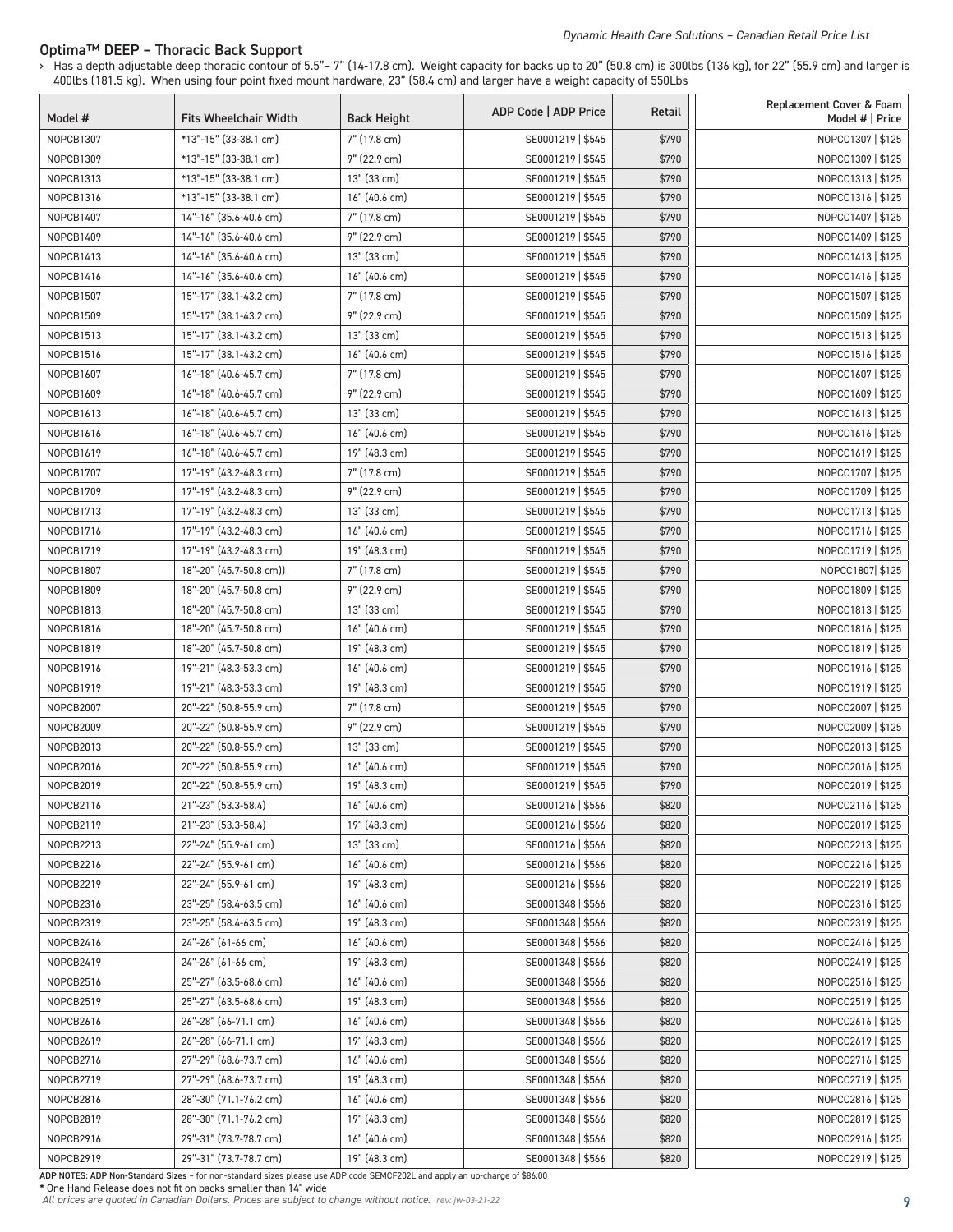## Optima™ Carbon – Thoracic Back Support

› Has a 3" (7.6 cm) mild thoracic contour › Weight capacity for backs up to 20" (50.8 cm) is 300lbs (136 kg),

| Model #     | <b>Fits Wheelchair Width</b> | <b>Back Height</b> | ADP Code   ADP Price | <b>Retail</b> | Replacement Cover & Foam<br>Model #   Price |
|-------------|------------------------------|--------------------|----------------------|---------------|---------------------------------------------|
| NOCFACB1409 | 14"-16" (35.6-40.6 cm)       | 9" (22.9 cm)       | SE0001222   \$756    | \$1095        | NOACC1409   \$125                           |
| NOCFACB1413 | 14"-16" (35.6-40.6 cm)       | 13" (33 cm)        | SE0001222   \$756    | \$1095        | NOACC1413   \$125                           |
| NOCFACB1416 | 14"-16" (35.6-40.6 cm)       | 16" (40.6 cm)      | SE0001222   \$756    | \$1095        | NOACC1416   \$125                           |
| NOCFACB1509 | 15"-17" (38.1-43.2 cm)       | 9" (22.9 cm)       | SE0001222   \$756    | \$1095        | NOACC1509   \$125                           |
| NOCFACB1513 | 15"-17" (38.1-43.2 cm)       | 13" (33 cm)        | SE0001222   \$756    | \$1095        | NOACC1513   \$125                           |
| NOCFACB1516 | 15"-17" (38.1-43.2 cm)       | 16" (40.6 cm)      | SE0001222   \$756    | \$1095        | NOACC1516   \$125                           |
| NOCFACB1609 | 16"-18" (40.6-45.7 cm)       | $9''$ (22.9 cm)    | SE0001222   \$756    | \$1095        | NOACC1609   \$125                           |
| NOCFACB1613 | 16"-18" (40.6-45.7 cm)       | 13" (33 cm)        | SE0001222   \$756    | \$1095        | NOACC1613   \$125                           |
| NOCFACB1616 | 16"-18" (40.6-45.7 cm)       | 16" (40.6 cm)      | SE0001222   \$756    | \$1095        | NOACC1616   \$125                           |
| NOCFACB1709 | 17"-19" (43.2-48.3 cm)       | 9" (22.9 cm)       | SE0001222   \$756    | \$1095        | NOACC1709   \$125                           |
| NOCFACB1713 | 17"-19" (43.2-48.3 cm)       | 13" (33 cm)        | SE0001222   \$756    | \$1095        | NOACC1713   \$125                           |
| NOCFACB1716 | 17"-19" (43.2-48.3 cm)       | 16" (40.6 cm)      | SE0001222   \$756    | \$1095        | NOACC1716   \$125                           |
| NOCFACB1809 | 18"-20" (45.7-50.8 cm)       | 9" (22.9 cm)       | SE0001222   \$756    | \$1095        | NOACC1809   \$125                           |
| NOCFACB1813 | 18"-20" (45.7-50.8 cm)       | 13" (33 cm)        | SE0001222   \$756    | \$1095        | NOACC1813   \$125                           |
| NOCFACB1816 | 18"-20" (45.7-50.8 cm)       | 16" (40.6 cm)      | SE0001222   \$756    | \$1095        | NOACC1816   \$125                           |
| NOCFACB2009 | 20"-22" (50.8-55.9 cm)       | 9" (22.9 cm)       | SE0001222   \$756    | \$1095        | NOACC2009   \$125                           |
| NOCFACB2013 | 20"-22" (50.8-55.9 cm)       | 13" (33 cm)        | SE0001222   \$756    | \$1095        | NOACC2013   \$125                           |
| NOCFACB2016 | 20"-22" (50.8-55.9 cm)       | 16" (40.6 cm)      | SE0001222   \$756    | \$1095        | NOACC2016   \$125                           |

#### Optima™ Carbon DEEP – Thoracic Back Support

› Depth adjustable thoracic contour of 5.5"- 7" (14-17.8 cm).

› Weight capacity for backs up to 20" (50.8 cm) is 300lbs (136 kg).

| Model #     | <b>Fits Wheelchair Width</b> | <b>Back Height</b> | ADP Code   ADP Price | Retail | Replacement Cover & Foam<br>Model #   Price |
|-------------|------------------------------|--------------------|----------------------|--------|---------------------------------------------|
| NOCFPCB1409 | 14"-16" (35.6-40.6 cm)       | 9" (22.9 cm)       | SE0001222   \$756    | \$1195 | NOACC1409   \$125                           |
| NOCFPCB1413 | 14"-16" (35.6-40.6 cm)       | 13" (33 cm)        | SE0001222   \$756    | \$1195 | NOACC1413   \$125                           |
| NOCFPCB1416 | 14"-16" (35.6-40.6 cm)       | 16" (40.6 cm)      | SE0001222   \$756    | \$1195 | NOACC1416   \$125                           |
| NOCFPCB1509 | 15"-17" (38.1-43.2 cm)       | 9" (22.9 cm)       | SE0001281   \$824    | \$1195 | NOPCC1509   \$125                           |
| NOCFPCB1513 | 15"-17" (38.1-43.2 cm)       | 13" (33 cm)        | SE0001281   \$824    | \$1195 | NOPCC1513   \$125                           |
| NOCFPCB1516 | 15"-17" (38.1-43.2 cm)       | 16" (40.6 cm)      | SE0001281   \$824    | \$1195 | NOPCC1516   \$125                           |
| NOCFPCB1609 | 16"-18" (40.6-45.7 cm)       | $9''$ (22.9 cm)    | SE0001281   \$824    | \$1195 | NOPCC1609   \$125                           |
| NOCFPCB1613 | 16"-18" (40.6-45.7 cm)       | 13" (33 cm)        | SE0001281   \$824    | \$1195 | NOPCC1613   \$125                           |
| NOCFPCB1616 | 16"-18" (40.6-45.7 cm)       | 16" (40.6 cm)      | SE0001281   \$824    | \$1195 | NOPCC1616   \$125                           |
| NOCFPCB1709 | 17"-19" (43.2-48.3 cm)       | $9''$ (22.9 cm)    | SE0001281   \$824    | \$1195 | NOPCC1709   \$125                           |
| NOCFPCB1713 | 17"-19" (43.2-48.3 cm)       | 13" (33 cm)        | SE0001281   \$824    | \$1195 | NOPCC1713   \$125                           |
| NOCFPCB1716 | 17"-19" (43.2-48.3 cm)       | 16" (40.6 cm)      | SE0001281   \$824    | \$1195 | NOPCC1716   \$125                           |
| NOCFPCB1809 | 18"-20" (45.7-50.8 cm)       | 9" (22.9 cm)       | SE0001281   \$824    | \$1195 | NOPCC1809   \$125                           |
| NOCFPCB1813 | 18"-20" (45.7-50.8 cm)       | 13" (33 cm)        | SE0001281   \$824    | \$1195 | NOPCC1813   \$125                           |
| NOCFPCB1816 | 18"-20" (45.7-50.8 cm)       | 16" (40.6 cm)      | SE0001281   \$824    | \$1195 | NOPCC1816   \$125                           |
| NOCFPCB2009 | 20"-22" (50.8-55.9 cm)       | 9" (22.9 cm)       | SE0001281   \$824    | \$1195 | NOPCC2009   \$125                           |
| NOCFPCB2013 | 20"-22" (50.8-55.9 cm)       | 13" (33 cm)        | SE0001281   \$824    | \$1195 | NOPCC2013   \$125                           |
| NOCFPCB2016 | 20"-22" (50.8-55.9 cm)       | 16" (40.6 cm)      | SE0001281   \$824    | \$1195 | NOPCC2016   \$125                           |

## Optional 2 Point Fixed Hardware for Optima™ Carbon Back Support

› No charge option when ordered with a Back Support. Specify model number when ordering Back Support.

| Model #  |                                                                  | <b>Fits Wheelchair Width</b> | Back Height                    | <b>Retail</b> |
|----------|------------------------------------------------------------------|------------------------------|--------------------------------|---------------|
| NIB-1207 | 2 Point Mount hardware. Width expandable to fit 3 sizes of chair | 15"-22" (38.1-55.9 cm)       | 9", 13", 16" (22.9-33-40.6 cm) | \$95          |
| NIB-1642 | Micro Mount 2 Point Hardware. NOT Width Expandable               | 15"-22" (38.1-55.9 cm)       | 9", 13" (22.9-33 cm)           | \$95          |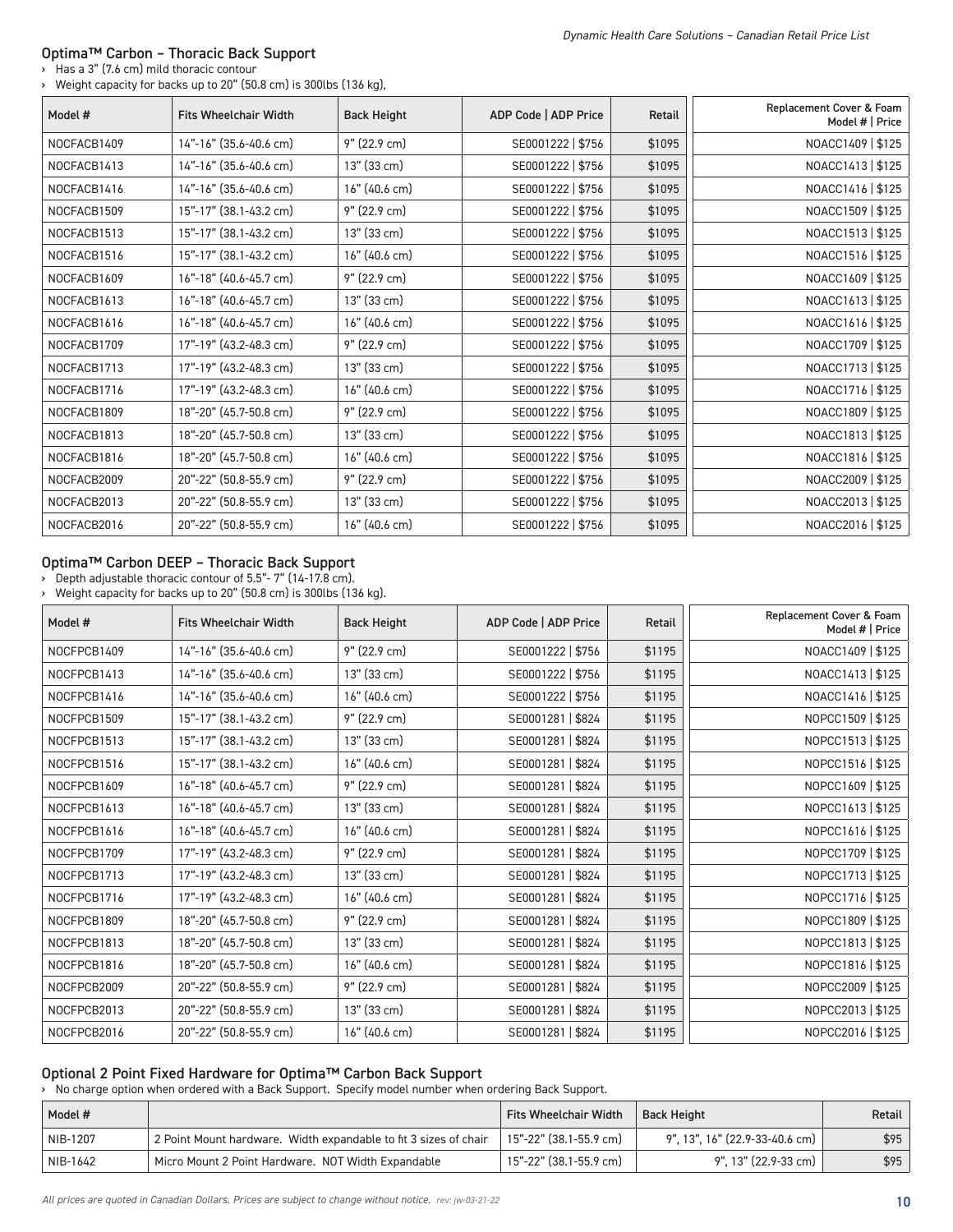## Armadillo™ – Back Support

- > Three-section modular shell designed to adjust to fit the unique contour of the user's spine
- Designed for users with kyphosis or other spinal deformities
- › Weight capacity for backs up to 20" (50.8 cm) is 300lbs (136 kg), for 22" (55.9 cm) and larger is 400lbs (181.5 kg)
- Armadillo does not come with the One Hand Quick Release

| Model #       | <b>Fits Wheelchair Width</b> | <b>Back Height</b> | ADP Code   ADP Price | Retail | Replacement Cover Model #   Price |
|---------------|------------------------------|--------------------|----------------------|--------|-----------------------------------|
| NMAPSB14      | 14"-16" (35.6-40.6 cm)       | $16"$ (40.6 cm)    | SE0001130   \$687    | \$995  | NMAPSBC14   \$125                 |
| NMAPSB16      | 16"-18" (40.6-45.7 cm)       | 16" (40.6 cm)      | SE0001130   \$687    | \$995  | NMAPSBC16   \$125                 |
| NMAPSB18      | 18"-20" (45.7-50.8 cm)       | 18" (45.7 cm)      | SE0001130   \$687    | \$995  | NMAPSBC18   \$125                 |
| NMAPSB18-TALL | 18"-20" (45.7-50.8 cm)       | 20" (50.8 cm)      | SE0001130   \$687    | \$995  | NMAPSBC18T \$125                  |
| NMAPSB20      | 20"-22" (50.8-55.9 cm)       | 18" (45.7 cm)      | SE0001130   \$687    | \$995  | NMAPSBC20   \$125                 |
| NMAPSB20-TALL | 20"-22" (50.8-55.9 cm)       | 20" (50.8 cm)      | SE0001130   \$687    | \$995  | NMAPSBC20T   \$125                |
| NMAPSB22      | 22"-24" (55.9-61 cm)         | 18" (45.7 cm)      | SE0001130   \$687    | \$995  | NMAPSBC22   \$125                 |
| NMAPSB22-TALL | 22"-24" (55.9-61 cm)         | 20" (50.8 cm)      | SE0001130   \$687    | \$995  | NMAPSBC22T   \$125                |
| NMAPSB24      | 24"-26" (61 - 63.5 cm)       | 18" (45.7 cm)      | SE0001130   \$687    | \$995  | NMAPSBC24   \$125                 |
| NMAPSB24-TALL | 24"-26" (61 - 63.5 cm)       | 20" (50.8 cm)      | SE0001130   \$687    | \$995  | NMAPSBC24T   \$125                |

#### Armadillo™ – Back Support with Vicair® Technology Cushion

› Three-section modular shell and a Vicair technology Back Cushion with multiple pockets

› Designed to adjust to fit the unique contour of the user's spine and users with kyphosis or other spinal deformities

› Weight capacity, 300lbs. Armadillo does not come with one hand release.

| Model #   | <b>Fits Wheelchair Width</b> | <b>Back Height</b> | ADP Code   ADP Price | Retail | Replacement Cover Model #   Price |
|-----------|------------------------------|--------------------|----------------------|--------|-----------------------------------|
| NVMAPSB14 | 14"-16" (35.6-40.6 cm)       | $16"$ (40.6 cm)    | SE0001280   \$893    | \$1295 | NMAPSCV1416   \$175               |
| NVMAPSB16 | 16"-18" (40.6-45.7 cm)       | $16"$ (40.6 cm)    | SE0001280   \$893    | \$1295 | NMAPSCV1616   \$175               |
| NVMAPSB18 | 18"-20" (45.7-50.8 cm)       | 18" (45.7 cm)      | SE0001280   \$893    | \$1295 | NMAPSCV1818   \$175               |
| NVMAPSB20 | 20"-22" (50.8-55.9 cm)       | 18" (45.7 cm)      | SE0001280   \$893    | \$1295 | NMAPSCV2018   \$175               |

## Armadillo™ – Additional Lateral Contour Add-on

| Model #  | <b>Description</b>                                                            | ADP Code   ADP Price | Retail |
|----------|-------------------------------------------------------------------------------|----------------------|--------|
| NIB-1937 | 2" lateral contour add-on, Pair. Provides slight contour for lateral support. | N/A                  | \$90   |

#### Back Support Hardware Options

› All Backs come standard with NIB-1004 Right and NIB-1178 Left, Quick Release Mounting Hardware Below are fixed hardware options available at no charge.

› Both the 2-point and 4-point fixed hardware have 1" depth adjustment. The 2-point fixed mount has 25 degrees of posterior & anterior angle adjustment, the 4-point hardware has an average of 15 degrees of posterior & anterior angle adjustment (varies, depending on spacing between the brackets).

| Model #  | <b>Description</b>                 | <b>Xtend</b> | <b>Xtend Low</b>          | <b>Xtend</b><br><b>Kids</b> | Classic    | <b>Optima</b>  | <b>Optima</b><br>Carbon | <b>üFit</b> | Armadillo |
|----------|------------------------------------|--------------|---------------------------|-----------------------------|------------|----------------|-------------------------|-------------|-----------|
| NIB-1207 | 2-Point Fixed Hardware             | N/A          | N/A                       | N/A                         | Optional   | Optional       | Optional                | Optional 1  | N/A       |
| NIB-1642 | 2-Point Micro Mount Fixed Hardware | N/A          | N/A                       | N/A                         | N/A        | Optional 2 & 3 | Optional<br>2 & 3       | N/A         | N/A       |
| NIB-1969 | 4- Point Fixed Hardware            |              | Optional 4+3 Optional 4+3 | N/A                         | Optional 3 | Optional 3     | Optional 3              | Optional 3  | N/A       |

1 - Use only on back supports with 16" (40.6 cm) back height or lower. 2 - Use only on back supports with 13" (33 cm) back height or lower.

3 - NOT width adjustable – Fits one back/chair width. 4 - Limits Height Adjustment to 3"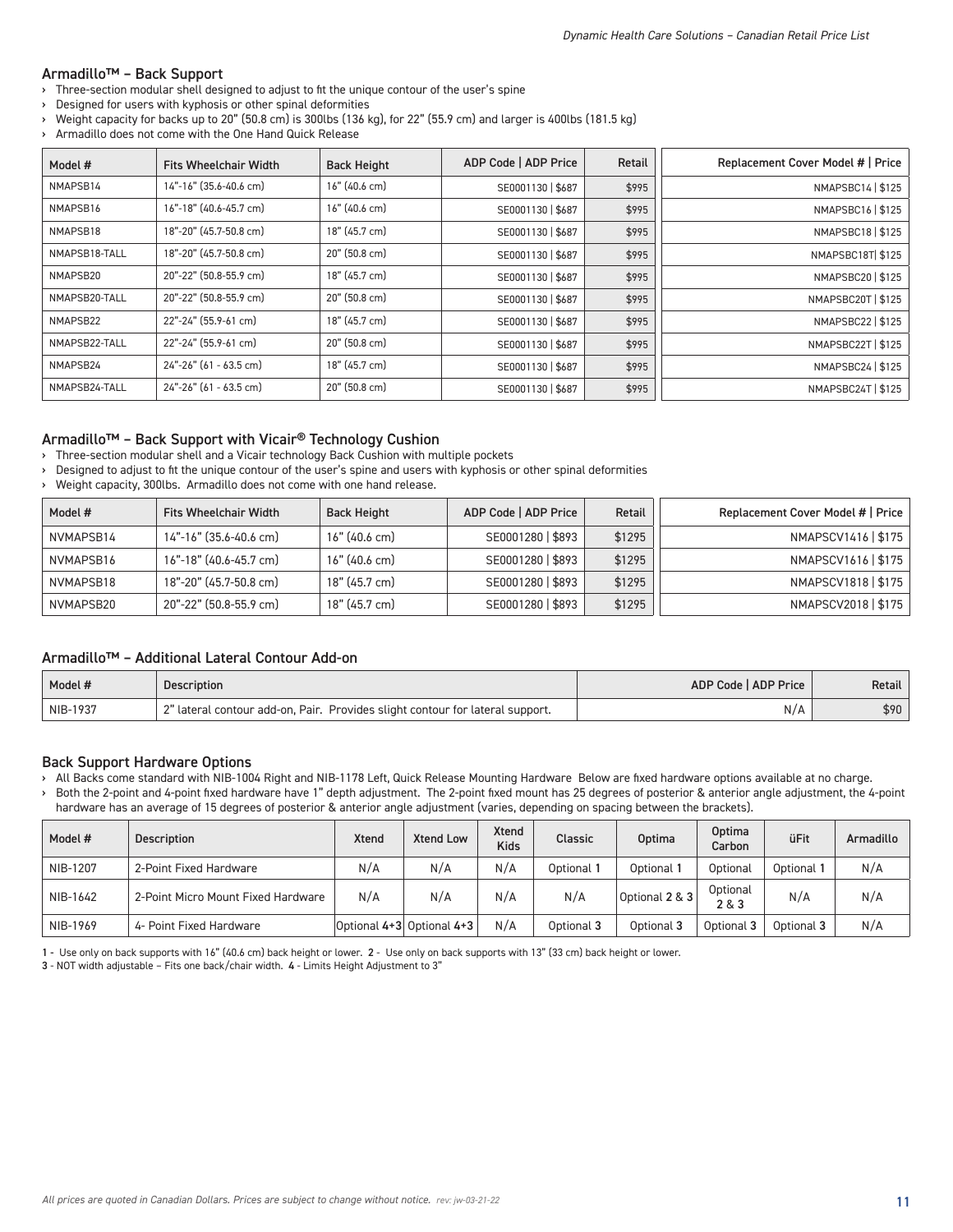## Back Support Options and Accessories

| Model          | <b>Description</b>                                                                                                                                                            | <b>Fits Back Width</b>                | Retail |
|----------------|-------------------------------------------------------------------------------------------------------------------------------------------------------------------------------|---------------------------------------|--------|
| Custom - Visco | Custom Visco Gel Foam Option (Dual density 0.5" (1.3 cm) Polyurethane foam backing and 1" (2.5<br>cm) top layer of Visco gel foam)                                            | Specify back model # when<br>ordering | \$150  |
| Custom - Cover | Optional Infection Control Wipe Down Back Support Cover                                                                                                                       | Specify back model # when<br>ordering | \$195  |
| NIB-0190       | Pelvic-Lumbar Support Pads (PAIR)                                                                                                                                             | All                                   | \$30   |
| NIB-XXXXXX     | Back Support Inner Incontinent Cover. PLEASE NOTE: Specify model and size in part number when ordering: i.e. For a Classic DEEP<br>Back 1820 the part number is - NIB-CD1820  |                                       | \$65   |
| NIB-0191       | Small Lateral Support Pads (PAIR)                                                                                                                                             | 14"-16" (35.6-40.6 cm)                | \$30   |
| NIB-0192       | Large Lateral Support Pads (PAIR)                                                                                                                                             | 17"-22" (43.2-55.9 cm)                | \$30   |
| NIB-1004       | Mounting Hardware Clamp Kit, right                                                                                                                                            | N/A                                   | \$95   |
| NIB-1178       | Mounting Hardware Clamp Kit, left                                                                                                                                             | N/A                                   | \$95   |
| NIB-1207       | 2-Point Fixed Mounting Hardware (PAIR). Use only on back supports with 16" (40.6 cm) back height<br>or lower                                                                  | 14"-20" (35.5-50.8 cm)                | \$95   |
| NIB-1642       | 2-Point Micro Mount Fixed Hardware (Kit of 4). Use only on back supports with 13" (33 cm) back<br>height or lower. 2 each required when ordering for a complete back support. | 14"-20" (35.5-50.8 cm)                | \$47   |
| NIB-1969       | 4-Point Mount Fixed Hardware                                                                                                                                                  | N/A                                   | \$95   |
| NIB-1077       | Mounting Hardware Clamp Kit, right for Xtend Kids and Armadillo                                                                                                               | N/A                                   | \$95   |
| NIB-1189       | Mounting Hardware Clamp Kit, left Xtend Kids and Armadillo                                                                                                                    | N/A                                   | \$95   |
| NIB-1938       | Extra Small Privacy Flap for 11" - 13" wide back supports                                                                                                                     | $11" - 13" (27.9 - 33.0)$             | \$65   |
| NIB-1078       | Small Privacy Flap for 14"-16" wide back supports                                                                                                                             | 14"-16" (35.6-40.6 cm)                | \$65   |
| NIB-1079       | Medium Flap for 17"-19" wide back supports                                                                                                                                    | 17"-19" (43.2-48.3 cm)                | \$65   |
| NIB-1080       | Large Privacy Flap for 20"-22" wide back supports                                                                                                                             | 20"-22" (50.8-55.9 cm)                | \$65   |
| NIB-1081       | Extra Large Privacy Flap for 23" - 26" wide back supports                                                                                                                     | $23" - 26"$ (58.4 - 66.0 cm)          | \$65   |
| NIB-1174       | Replacement One Hand Release Kit                                                                                                                                              | 14"-16" (35.6-40.6 cm)                | \$41   |
| NIB-1051       | Replacement One Hand Release Kit                                                                                                                                              | 16"-22" (40.6-55.9 cm)                | \$45   |
| NIB-1053       | Replacement One Hand Release Kit                                                                                                                                              | 22"-24" (55.9-61cm)                   | \$45   |

# NXT LATERAL TRUNK SUPPORTS

## Lateral Trunk Supports for Fixed Height and Height Adjustable Back Supports

| Model #             | <b>Fits Wheelchair Width</b>                                                  | ADP Code<br><b>ADP Price</b> | Retail | <b>Neoprene Cover</b><br>Model #   Price | <b>Replacement Pad</b><br>Model #   Price |
|---------------------|-------------------------------------------------------------------------------|------------------------------|--------|------------------------------------------|-------------------------------------------|
| NLAFS-NLPHS         | Fixed short lateral support arm with small single pad                         | SELND0005   \$104            | \$155  | NIB-0572   \$39                          | NIB-0699   \$55                           |
| NLAFS-NLPHL         | Fixed short lateral support arm with large single pad                         | SELND0005   \$104            | \$155  | NIB-0572   \$39                          | NIB-0698   \$59                           |
| NLASS-NLPSS         | Swing away short lateral support arm with small pad                           | SELND0010   \$155            | \$220  | NIB-0572   \$39                          | NIB-0699   \$55                           |
| NLASS-NLPSL         | Swing away short lateral support arm with large pad                           | SELND0010   \$155            | \$220  | NIB-0572   \$39                          | NIB-0698   \$59                           |
| NLASA-NLPSL         | Swing away adjustable length lateral support arm with large pad               | SELND0015   \$166            | \$250  | NIB-0572   \$39                          | NIB-0698   \$59                           |
| <b>NLASA-NLPTSS</b> | Swing away adjustable length lateral support arm small dual adjustable<br>pad | SELND0015   \$166            | \$250  | NIB-0572   \$39                          | *NIB-0699   \$55                          |

NOTE: All Swing away lateral supports are set up as a right side. To change to a left side, see instructions in package.

\*This item uses 2 small pads, replacement pad code & price is only for a single pad only.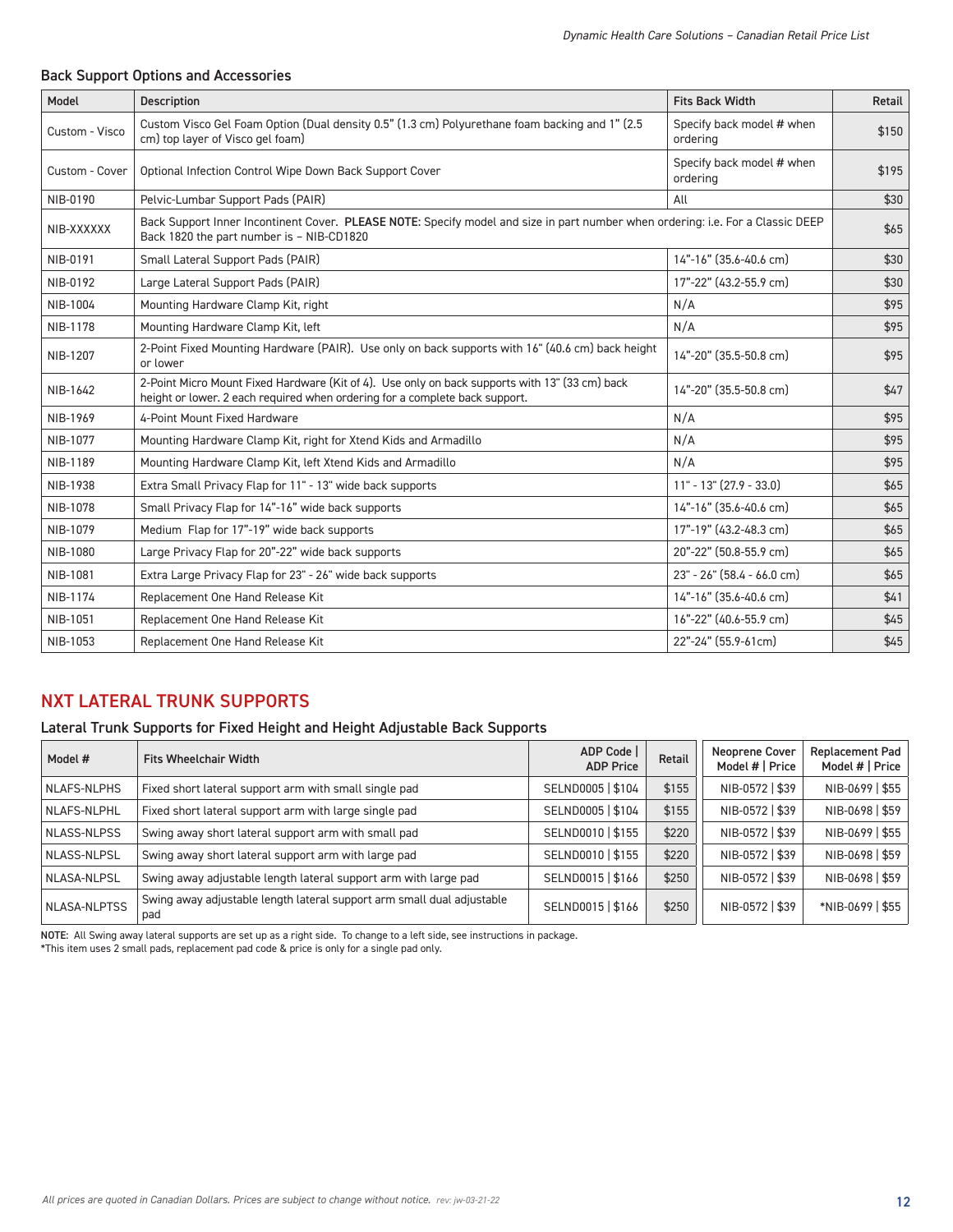## Lateral Trunk / Pelvic Supports for Armadillo Back Supports (MAPS)

› All Armadillo supports have a width adjustable range of 3.25" (8.3 cm).

› Unless otherwise stated they fit both Left and Right sides.

| Model #            | <b>Fits Wheelchair Width</b>                                                                    | ADP Code   ADP<br>Price | Retail | <b>Neoprene Cover</b><br>Model #   Price | <b>Replacement Pad</b><br>Model #   Price |
|--------------------|-------------------------------------------------------------------------------------------------|-------------------------|--------|------------------------------------------|-------------------------------------------|
| NMAPS-LCS-L        | Left fixed adjustable contour with dual pad side trunk support.                                 | SELND0005   \$104       | \$155  | NIB-0573   \$39                          | NIB-0728   \$59                           |
| NMAPS-LCS-R        | Right fixed adjustable contour with dual pad side trunk support                                 | SELND0005   \$104       | \$155  | NIB-0573   \$39                          | NIB-0728   \$59                           |
| NMAPS-DLTSF        | Deep lateral arm trunk support with X-large 7.5"H x 6.5" D<br>$(19 \times 16.5 \text{ cm})$ pad | SELND0005   \$104       | \$175  | NIB-1413   \$39                          | NIB-1304   \$69                           |
| NMAPS-LPL          | Fixed lateral / pelvic support with large pad                                                   | SELND0005   \$104       | \$155  | NIB-0572   \$39                          | NIB-0699   \$55                           |
| <b>NMAPS-DLTSS</b> | Swing away deep lateral arm trunk support with X-large 7.5"H x 6.5" D<br>$(19 - 16.5$ cm) pad   | SELND0015   \$166       | \$275  | NIB-1413   \$39                          | *NIB-1304   \$69                          |

\*This item uses 2 Contour Pads. Replacement pad code & price is only for a single pad only.

## Lateral Trunk Supports for Xtend Kids Back Supports

| Model #            | <b>Fits Wheelchair Width</b>                                                                        | ADP Code<br><b>ADP Price</b> | Retail | <b>Neoprene Cover</b><br>Model #   Price | Replacement Pad<br>Model #   Price |
|--------------------|-----------------------------------------------------------------------------------------------------|------------------------------|--------|------------------------------------------|------------------------------------|
| <b>NKLAF-NLPCS</b> | Fixed contour single pad, contour depth adjustment of 3"-3.75"<br>$(7.6 - 9.5$ cm)                  | SELND0015   \$166            | \$175  | NIB-0574   \$39                          | NIB-0728   \$59                    |
| NKLAF-NLPCD        | Fixed contour dual pad, contour depth adjustment of 5"-5.75"<br>(12.7-14.6 cm)                      | SELND0015   \$166            | \$195  | NIB-0573   \$39                          | NIB-0728   \$59                    |
| <b>NKLAF-NLPS</b>  | Fixed kids lateral arm with small Pad. Pad is 3.5" W x 3.25"H<br>$(8.9 \times 8.3 \text{ cm})$      | SELND0005   \$104            | \$155  | NIB-0572   \$39                          | NIB-0699   \$55                    |
| NKLAF-NLPL         | Fixed kids lateral arm with large pad. Pad is 4" W x 3.5"H<br>$(10.2 \times 8.3 \text{ cm})$        | SELND0005   \$104            | \$155  | NIB-0572   \$39                          | NIB-0698   \$59                    |
| <b>NKLAS-NLPSS</b> | Swing away kids lateral arm with small pad. Pad is 3.5" W x 3.25"H<br>$(8.9 \times 8.3 \text{ cm})$ | SELND0010   \$155            | \$220  | NIB-0572   \$39                          | *NIB-0699   \$55                   |
| NKLAS-NLPSL        | Swing away kids lateral arm with large pad. Pad is 4" W x 3.5"H<br>$(10.2 \times 8.3 \text{ cm})$   | SELND0010   \$155            | \$220  | NIB-0572   \$39                          | *NIB-0698   \$59                   |

NOTE: All Swing away lateral supports are set up as a right side. To change to a left side, see instructions in package.

\*This item uses 2 Contour Pads. Replacement pad code & price is only for a single pad only.

#### Lateral Trunk Supports – Compatibility Matrix

|                     | <b>Xtend Standard</b><br>& DEEP | Xtend LOW<br>Standard & DEEP | <b>Xtend Kids</b> | <b>VC</b> | <b>Classic Standard</b><br>and DEEP |  | üFit Standard &<br>DEEP | Optima Standard<br>& DEEP | Optima Carbon<br>Standard &<br>DEEP | Armadillo |
|---------------------|---------------------------------|------------------------------|-------------------|-----------|-------------------------------------|--|-------------------------|---------------------------|-------------------------------------|-----------|
| <b>NLAFS-NLPHS</b>  |                                 |                              |                   |           |                                     |  |                         |                           |                                     |           |
| <b>NLAFS-NLPHL</b>  |                                 |                              |                   |           |                                     |  |                         |                           |                                     |           |
| <b>NLASS-NLPSS</b>  |                                 |                              |                   |           |                                     |  |                         |                           |                                     |           |
| <b>NLASS-NLPSL</b>  |                                 |                              |                   |           |                                     |  |                         |                           |                                     |           |
| <b>NLASA-NLPSL</b>  |                                 |                              |                   |           |                                     |  |                         |                           |                                     |           |
| <b>NLASA-NLPTSS</b> |                                 |                              |                   |           |                                     |  |                         |                           |                                     |           |
| NMAPS-LCS-L         |                                 |                              |                   |           |                                     |  |                         |                           |                                     |           |
| NMAPS-LCS-R         |                                 |                              |                   |           |                                     |  |                         |                           |                                     |           |
| <b>NMAPS-LPS</b>    |                                 |                              |                   |           |                                     |  |                         |                           |                                     |           |
| NMAPS-DLTSF         |                                 |                              |                   |           |                                     |  |                         |                           |                                     |           |
| NMAPS-DLTSS         |                                 |                              |                   |           |                                     |  |                         |                           |                                     |           |
| <b>NKLAF-NLPCS</b>  |                                 |                              |                   |           |                                     |  |                         |                           |                                     |           |
| <b>NKLAF-NLPCD</b>  |                                 |                              |                   |           |                                     |  |                         |                           |                                     |           |
| <b>NKLAF-NLPS</b>   |                                 |                              |                   |           |                                     |  |                         |                           |                                     |           |
| <b>NKLAF-NLPL</b>   |                                 |                              |                   |           |                                     |  |                         |                           |                                     |           |
| <b>NKLAS-NLPSS</b>  |                                 |                              |                   |           |                                     |  |                         |                           |                                     |           |
| <b>NKLAS-NLPSL</b>  |                                 |                              |                   |           |                                     |  |                         |                           |                                     |           |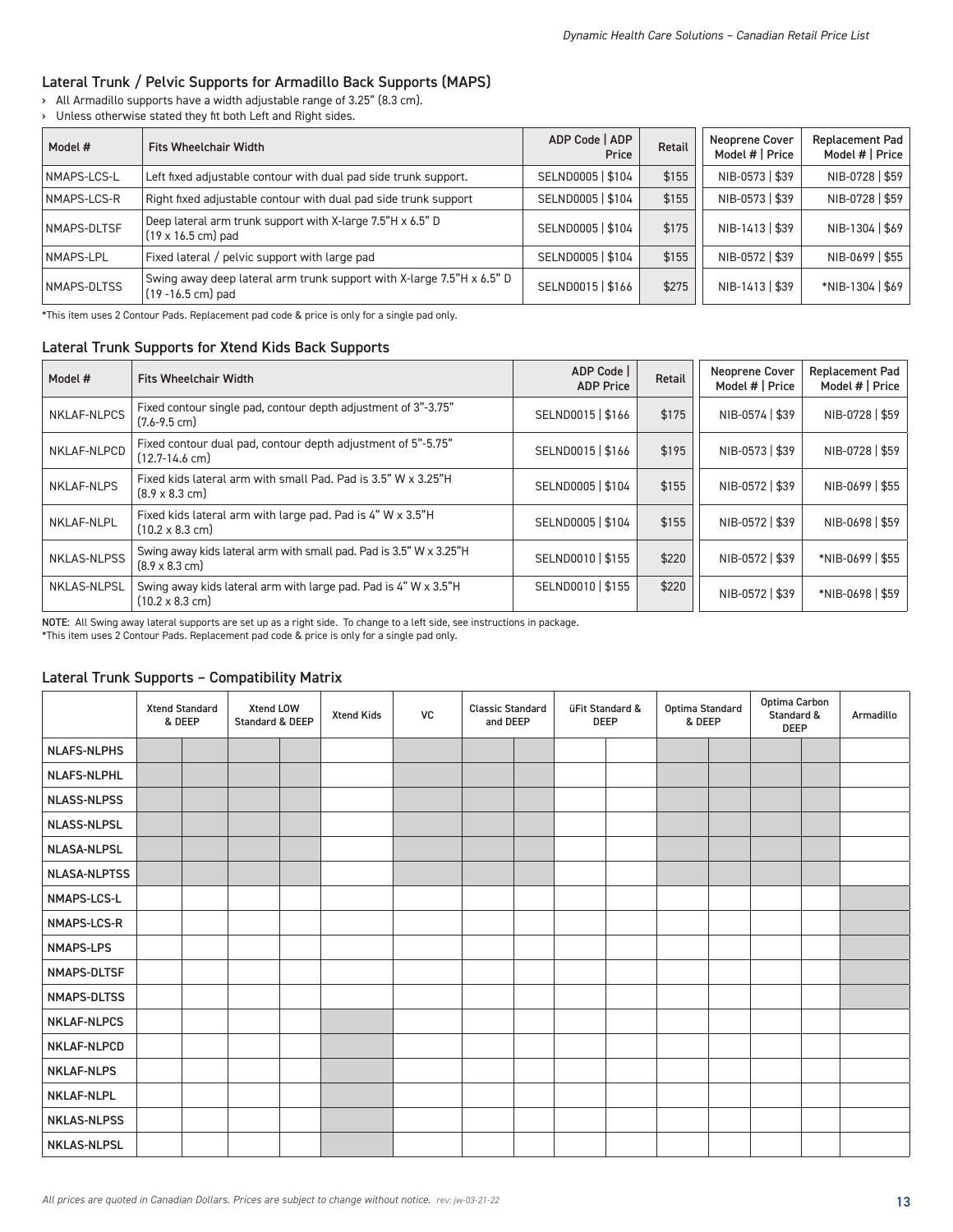# NXT MULTIFIT HEAD SUPPORTS, PADS, AND HARDWARE

## NXT MultiFit Head Support Pad Selection

› Pad styles can be formed to fit individual needs

› Removable washable cover and extra wipe down cover

| Model #  | <b>Description</b>                                                         | ADP Code   ADP Price | Retail |
|----------|----------------------------------------------------------------------------|----------------------|--------|
| NIB-0785 | Small contoured head support pad, 9" x 5" (22.9 x 12.7cm)                  | SE0001131   \$155    | \$195  |
| NIB-0784 | Large rectangular head support pad, $10" \times 5"$ (25.4 $\times$ 12.7cm) | SE0001131   \$155    | \$195  |
| NIB-0818 | Extra-large rectangular head support pad, 14" x 5" (35.6 x 12.7cm)         | SE0001131   \$155    | \$195  |

## NXT MultiFit Head Support Hardware and Accessories

› Multi-Axis Head Support Hardware accommodates a wide range of positioning needs.

| Model #  | <b>Description</b>                                                                                               | ADP Code   ADP Price | Retail |
|----------|------------------------------------------------------------------------------------------------------------------|----------------------|--------|
| NIB-0747 | Multi-axis hardware, Adjustable and removable, Incl. 2 additional levers for quick-release adjustment            | SEHND0010   \$138    | \$145  |
| NIB-0823 | Head support receiver bracket - Mounts head support assembly to seating system                                   | SEHND0020   \$86     | \$55   |
| NIB-1200 | Universal head support adapter bracket (fits all nxt backs except 9" (22.9cm) heights                            | SEHND0020   \$86     | \$65   |
| NIB-1306 | Flip-back, multi-axis hardware, Adjustable and removable, Incl. 2 additional levers for quick-release adjustment | SEHND0015   \$259    | \$250  |
| NIB-1210 | Head support flip back kit. Can be attached to NIB-0747 to flip back the head support pad                        | N/A                  | \$105  |
| NIB-0725 | Head support replacement quick-release lever, each                                                               | N/A                  | \$12   |
| NIB-0824 | Head support replacement collar, each                                                                            | N/A                  | \$12   |

### NXT MultiFit Replacement Parts

| Model #  | <b>Description</b>                                  | Retail |
|----------|-----------------------------------------------------|--------|
| NIB-1874 | Head support ball and collar replacement kit        | \$55   |
| NIB-1875 | Head support pivot link replacement kit             | \$45   |
| NIB-1876 | Head support pivot link screw kit                   | \$8.95 |
| NIB-1870 | Wipe Down cover for NIB-0785 contoured head support | \$45   |
| NIB-1871 | Wipe Down cover for NIB-0784 large head support     | \$45   |
| NIB-1872 | Wipe Down cover for NIB-0818 XL head support        | \$45   |
| NIB-1866 | Cover for NIB-0785 contoured head support           | \$45   |
| NIB-1867 | Cover for NIB-0784 large head support               | \$45   |
| NIB-1868 | Cover for NIB-0818 XL head support                  | \$45   |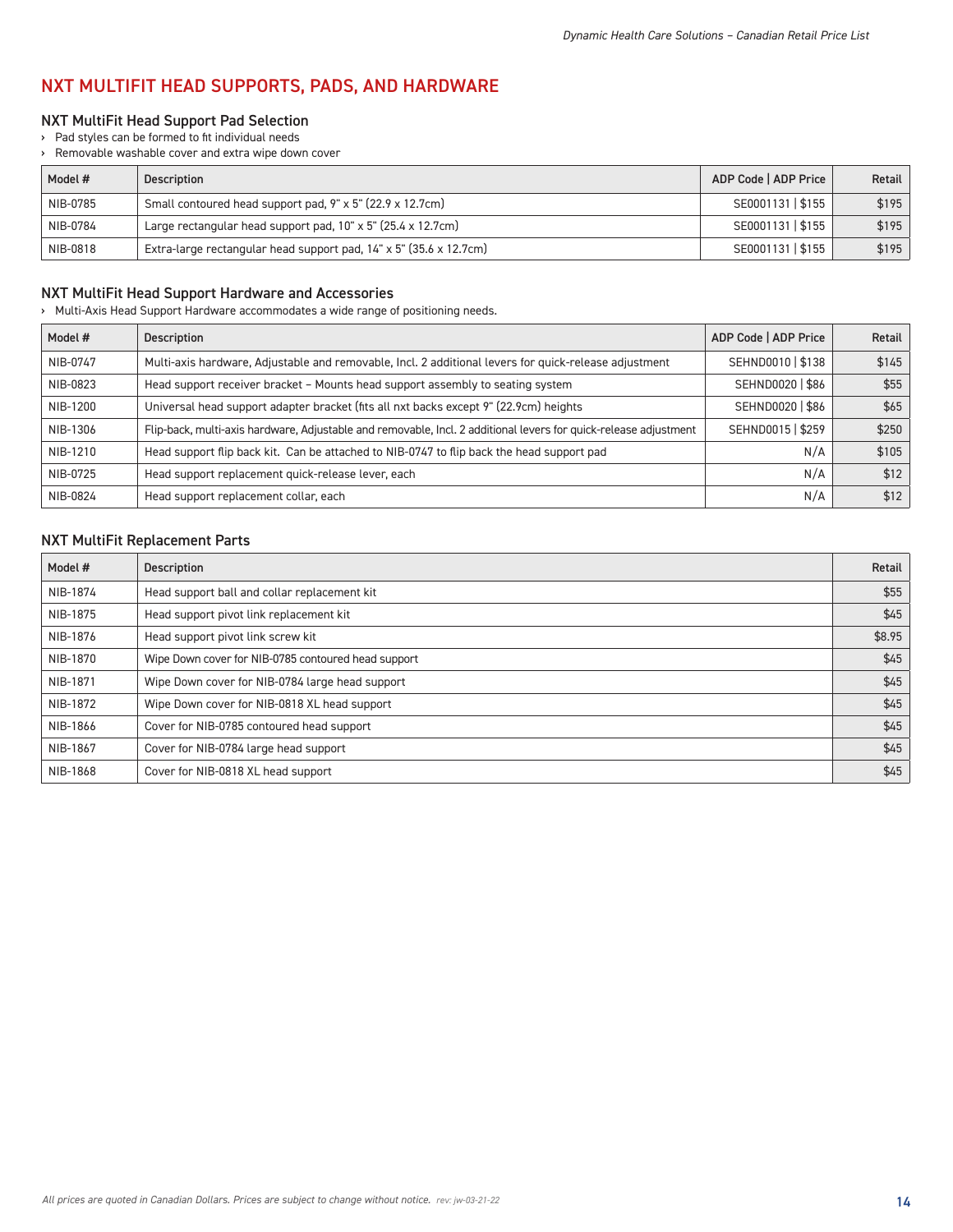# NXT SEAT CUSHIONS

#### BioFit™ Seat Cushions

- › Multi-layer Cushions that utilize Dynamic's smartGEL™ technology
- › Multi-layer design provides deep immersion and support for medium to high skin protection
- › Includes smarTX3D outer cover and fluid proof inner cover.
- › Weight capacity for 10"-20" (25.4-50.8 cm) cushions is 300lbs (136 kg), 22"-26" (55.9-61 cm) cushions is 400lbs (181.5 kg).
- › Optional Incontinent / Infection Control Cover is a no charge option when ordered with a cushion. Specify model number when ordering.

| Model #     | <b>Fits Wheelchair</b><br>Width | <b>Fits Wheelchair</b><br>Depth | <b>ADP Code I</b><br><b>ADP Price</b> | Retail | Replacement<br>Incontinent/Infection<br>Control Cover | Replacement<br>smartx <sup>3D</sup> Cover<br>Model #   Price |
|-------------|---------------------------------|---------------------------------|---------------------------------------|--------|-------------------------------------------------------|--------------------------------------------------------------|
| NXCABF1010  | 10" (25.4 cm)                   | 10" (25.4 cm)                   | SE0001037   \$411                     | \$595  | **NXCCAF1010V   \$125                                 | **NXCCBF1010V   \$125                                        |
| NXCABF1012  | 10" (25.4 cm)                   | 12" (30.5 cm)                   | SE0001037   \$411                     | \$595  | **NXCCAF1012V   \$125                                 | **NXCCBF1012V   \$125                                        |
| NXCABF1014  | 10" (25.4 cm)                   | 14" (35.6 cm)                   | SE0001037   \$411                     | \$595  | **NXCCAF1014V   \$125                                 | **NXCCBF1014V   \$125                                        |
| NXCABF1210  | 12" (30.5 cm)                   | 10" (25.4 cm)                   | SE0001037   \$411                     | \$595  | **NXCCAF1210V   \$125                                 | **NXCCBF1210V   \$125                                        |
| NXCABF1212  | 12" (30.5 cm)                   | 12" (30.5 cm)                   | SE0001037   \$411                     | \$595  | **NXCCAF1212V   \$125                                 | **NXCCBF1212V   \$125                                        |
| NXCABF1214  | 12" (30.5 cm)                   | 14" (35.6 cm)                   | SE0001037   \$411                     | \$595  | **NXCCAF1214V   \$125                                 | **NXCCBF1214V   \$125                                        |
| *NXCABF1312 | 13"(33.0 cm)                    | 12" (30.5 cm)                   | SE0001037   \$411                     | \$595  | ***NXCCAF1312V   \$125                                | ***NXCCBF1312V   \$125                                       |
| *NXCABF1314 | 13"(33.0 cm)                    | 14" (35.6 cm)                   | SE0001037   \$411                     | \$595  | ***NXCCAF1314V   \$125                                | ***NXCCBF1314V   \$125                                       |
| *NXCABF1315 | 13"(33.0 cm)                    | 15" (38.1 cm)                   | SE0001037   \$411                     | \$595  | ***NXCCAF1315V   \$125                                | ***NXCCBF1315V   \$125                                       |
| *NXCABF1316 | 13"(33.0 cm)                    | 16" (40.6 cm)                   | SE0001037   \$411                     | \$595  | ***NXCCAF1316V   \$125                                | ***NXCCBF1316V   \$125                                       |
| NXCABF1412  | 14" (35.6 cm)                   | 12" (30.5 cm)                   | SE0001037   \$411                     | \$595  | **NXCCAF1412V   \$125                                 | **NXCCBF1412V   \$125                                        |
| NXCABF1414  | 14" (35.6 cm)                   | 14" (35.6 cm)                   | SE0001037   \$411                     | \$595  | **NXCCAF1414V   \$125                                 | **NXCCBF1414V   \$125                                        |
| *NXCABF1415 | 14" (35.6 cm)                   | 15" (38.1 cm)                   | SE0001037   \$411                     | \$595  | ***NXCCAF1415V   \$125                                | ***NXCCABF1415V   \$125                                      |
| NXCABF1416  | 14" (35.6 cm)                   | 16" (40.6 cm)                   | SE0001037   \$411                     | \$595  | **NXCCAF1416V   \$125                                 | **NXCCBF1416V   \$125                                        |
| *NXCABF1515 | 15" (35.6 cm)                   | 15" (38.1 cm)                   | SE0001037   \$411                     | \$595  | ***NXCCAF1515V   \$125                                | ***NXCCBF1515V   \$125                                       |
| *NXCABF1516 | 15" (35.6 cm)                   | 16" (40.6 cm)                   | SE0001037   \$411                     | \$595  | ***NXCCAF1516V   \$125                                | ***NXCCBF1516 \$125                                          |
| *NXCABF1517 | 15" (35.6 cm)                   | 17" (43.2 cm)                   | SE0001037   \$411                     | \$595  | ***NXCCAF1517V   \$125                                | ***NXCCBF1517V   \$1257                                      |
| *NXCABF1518 | 15" (35.6 cm)                   | 18" (45.7 cm)                   | SE0001037   \$411                     | \$595  | ***NXCCAF1518V   \$125                                | ***NXCCBF1518V   \$125                                       |
| *NXCABF1519 | 15" (35.6 cm)                   | 15" (38.1 cm)                   | SE0001037   \$411                     | \$595  | ***NXCCAF1519V   \$125                                | ***NXCCBF1519V   \$125                                       |
| *NXCABF1520 | 15" (35.6 cm)                   | 20" (50.8 cm)                   | SE0001037   \$411                     | \$595  | ***NXCCAF1520V   \$125                                | ***NXCCBF1520V   \$125                                       |
| *NXCABF1615 | 16" (40.6 cm)                   | 15" (38.1 cm)                   | SE0001037   \$411                     | \$595  | ***NXCCAF1615V   \$125                                | ***NXCCBF1615V   \$125                                       |
| NXCABF1616  | 16" (40.6 cm)                   | 16" (40.6 cm)                   | SE0001037   \$411                     | \$595  | **NXCCAF1616 V   \$125                                | **NXCCBF1616V   \$125                                        |
| *NXCABF1617 | 16" (40.6 cm)                   | 17" (43.2 cm)                   | SE0001037   \$411                     | \$595  | ***NXCCAF1617V   \$125                                | ***NXCCBF1617   \$125                                        |
| NXCABF1618  | 16" (40.6 cm)                   | 18" (45.7 cm)                   | SE0001037   \$411                     | \$595  | **NXCCAF1618V   \$125                                 | **NXCCBF1618   \$125                                         |
| *NXCABF1619 | 16" (40.6 cm)                   | 19" (48.2 cm)                   | SE0001037   \$411                     | \$595  | ***NXCCAF1619V   \$125                                | ***NXCCBF1619V   \$125                                       |
| NXCABF1620  | 16" (40.6 cm)                   | 20" (50.8 cm)                   | SE0001037   \$411                     | \$595  | **NXCCAF1620V   \$125                                 | **NXCCBF1620V   \$125                                        |
| *NXCABF1716 | 17" (43.2 cm)                   | 16" (40.6 cm)                   | SE0001037   \$411                     | \$595  | ***NXCCAF1716V   \$125                                | ***NXCCBF1716V   \$125                                       |
| *NXCABF1717 | 17" (43.2 cm)                   | 17" (43.2 cm)                   | SE0001037   \$411                     | \$595  | ***NXCCAF1717V   \$125                                | ***NXCCBF1717V   \$125                                       |
| *NXCABF1718 | 17" (43.2 cm)                   | 18" (45.7 cm)                   | SE0001037   \$411                     | \$595  | ***NXCCAF1718V   \$125                                | ***NXCCBF1718V   \$125                                       |
| *NXCABF1719 | 17" (43.2 cm)                   | 19" (48.2 cm)                   | SE0001037   \$411                     | \$595  | ***NXCCAF1719V   \$125                                | ***NXCCBF1719V   \$125                                       |
| *NXCABF1720 | 17" (43.2 cm)                   | 20" (50.8 cm)                   | SE0001037   \$411                     | \$595  | ***NXCCAF1720V   \$125                                | ***NXCCBF1720V   \$125                                       |
| NXCABF1816  | 18" (45.7 cm)                   | 16" (40.6 cm)                   | SE0001037   \$411                     | \$595  | **NXCCAF1816V   \$125                                 | **NXCCBF1816V   \$125                                        |
| *NXCABF1817 | 18" (45.7 cm)                   | 17" (43.2 cm)                   | SE0001037   \$411                     | \$595  | ***NXCCAF1817V   \$125                                | ***NXCCBF1817V   \$125                                       |
| NXCABF1818  | 18" (45.7 cm)                   | 18" (45.7 cm)                   | SE0001037   \$411                     | \$595  | **NXCCAF1818V   \$125                                 | **NXCCBF1818V   \$125                                        |
| *NXCABF1819 | 18" (45.7 cm)                   | 19" (48.2 cm)                   | SE0001037   \$411                     | \$595  | ***NXCCAF1819V   \$125                                | ***NXCCBF1819V   \$125                                       |
| NXCABF1820  | 18" (45.7 cm)                   | 20" (50.8 cm)                   | SE0001037   \$411                     | \$625  | **NXCCAF1820V   \$145                                 | **NXCCBF1820V   \$145                                        |
| *NXCABF1822 | 18" (45.7 cm)                   | 22" (55.9 cm)                   | SE0001037   \$411                     | \$625  | ***NXCCAF1822V   \$145                                | ***NXCCBF1822V   \$145                                       |

\* These are our non-standard/custom cushion sizes. ADP code SESND1040 can be used for non-standard / custom sizing. Width or depth or both. ADP price \$69. / customization

\*\* ADP code SESND1050 can be used for extra replacement covers-standard sizes. ADP price \$65.

\*\*\* ADP code SESND1055 can be used for extra covers – non-standard sizes. ADP price \$99.

\*\*\*\* ADP code SESND1060 can be used for extra covers for Bariatric sizes. ADP price \$134.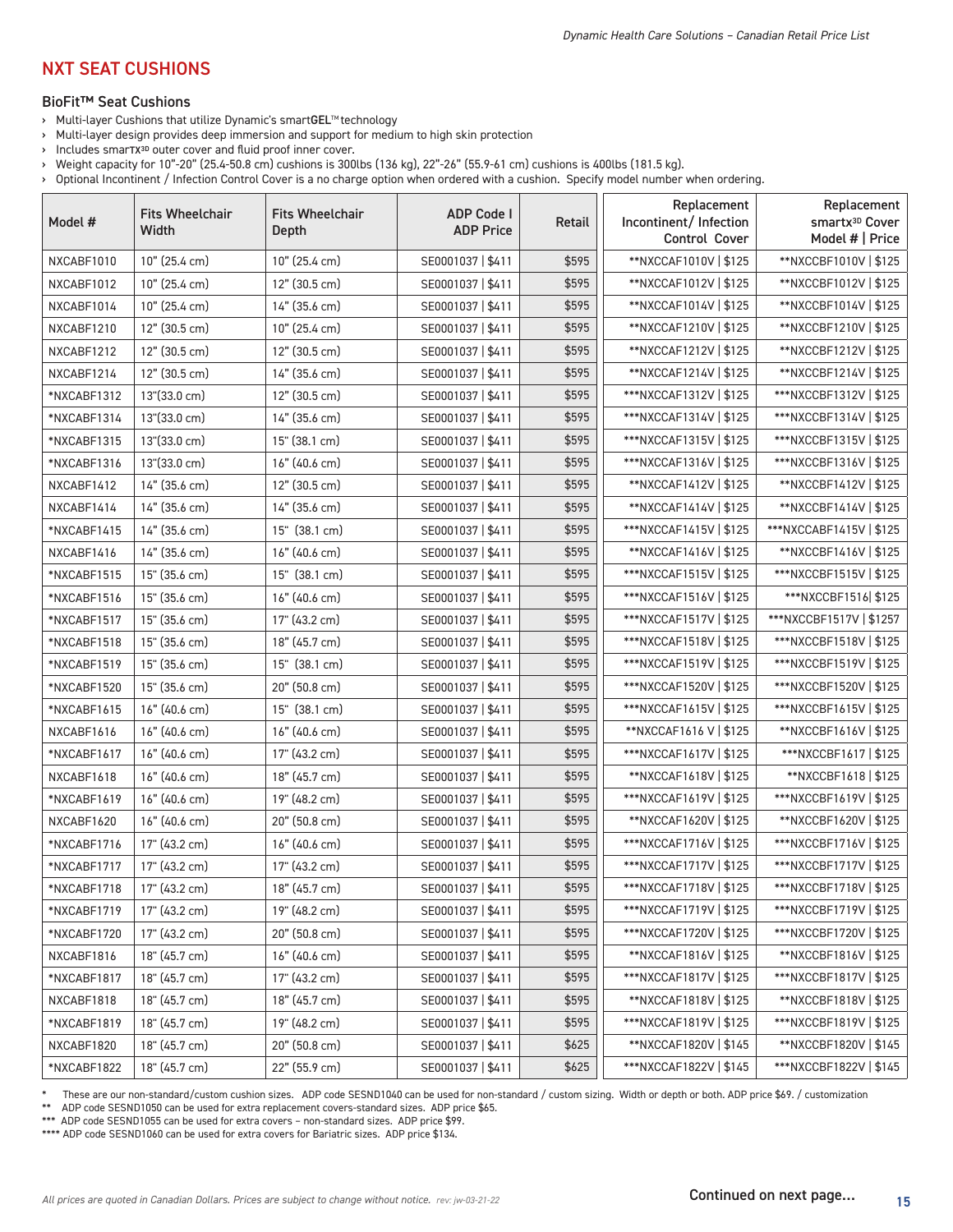| Model #     | <b>Fits Wheelchair</b><br>Width | <b>Fits Wheelchair</b><br>Depth | <b>ADP Code I</b><br><b>ADP Price</b> | Retail | Replacement<br>Incontinent/Infection<br>Control Cover | Replacement<br>smartx <sup>3D</sup> Cover<br>Model #   Price |
|-------------|---------------------------------|---------------------------------|---------------------------------------|--------|-------------------------------------------------------|--------------------------------------------------------------|
| *NXCABF1916 | 19" (48.3 cm)                   | 16" (40.6 cm)                   | SE0001037   \$411                     | \$625  | ***NXCCAF1916V   \$145                                | ***NXCCBF1916V   \$145                                       |
| *NXCABF1917 | 19" (48.3 cm)                   | 17" (43.2 cm)                   | SE0001037   \$411                     | \$625  | ***NXCCAF1917V   \$145                                | ***NXCCBF1917V   \$145                                       |
| *NXCABF1918 | 19" (48.3 cm)                   | 18" (45.7 cm)                   | SE0001037   \$411                     | \$625  | ***NXCCAF1918V   \$145                                | ***NXCCBF1918V   \$145                                       |
| *NXCABF1919 | 19" (48.3 cm)                   | 19" (48.2 cm)                   | SE0001037   \$411                     | \$625  | ***NXCCAF1919V   \$145                                | ***NXCCBF1919V   \$145                                       |
| *NXCABF1920 | 19" (48.3 cm)                   | 20" (50.8 cm)                   | SE0001037   \$411                     | \$625  | ***NXCCAF1920V   \$145                                | ***NXCCBF1920V   \$145                                       |
| NXCABF2016  | 20" (50.8 cm)                   | 16" (40.6 cm)                   | SE0001037   \$411                     | \$625  | **NXCCAF2016V   \$145                                 | **NXCCBF2016V   \$145                                        |
| *NXCABF2017 | 20" (50.8 cm)                   | 17" (43.2 cm)                   | SE0001037   \$411                     | \$625  | ***NXCCAF2017V   \$145                                | ***NXCCBF2017V   \$145                                       |
| NXCABF2018  | 20" (50.8 cm)                   | 18" (45.7 cm)                   | SE0001037   \$411                     | \$625  | **NXCCAF2018V   \$145                                 | **NXCCBF2018V   \$145                                        |
| *NXCABF2019 | 20" (50.8 cm)                   | 19" (48.2 cm)                   | SE0001037   \$411                     | \$625  | ***NXCCAF2019V   \$145                                | ***NXCCBF2019V   \$145                                       |
| NXCABF2020  | 20" (50.8 cm)                   | 20" (50.8 cm)                   | SE0001034   \$431                     | \$625  | **NXCCAF2020V   \$145                                 | **NXCCBF2020V   \$145                                        |
| *NXCABF2022 | 20" (50.8 cm)                   | 22" (55.9 cm)                   | SE0001034   \$431                     | \$625  | ***NXCCAF2022V   \$145                                | ***NXCCBF2022V   \$145                                       |
| *NXCABF2116 | 21" (53.3 cm)                   | 16" (40.6 cm)                   | SE0001034   \$431                     | \$625  | ***NXCCAF2116V   \$145                                | ***NXCCBF2116V   \$145                                       |
| *NXCABF2118 | 21" (53.3 cm)                   | 18" (45.7 cm)                   | SE0001034   \$431                     | \$625  | ***NXCCAF2118V   \$145                                | ***NXCCBF2118V   \$145                                       |
| *NXCABF2120 | 21" (53.3 cm)                   | 20" (50.8 cm)                   | SE0001034   \$431                     | \$625  | ***NXCCAF2120V   \$145                                | ***NXCCBF2120V   \$145                                       |

#### BioFit™ Seat Cushions cont'd.

These are our non-standard/custom cushion sizes. ADP code SESND1040 can be used for non-standard / custom sizing. Width or depth or both. ADP price \$69. / customization

NXCABF2216 22" (55.9 cm) 16" (40.6 cm) SE0001034 | \$431 \$625 | \*\*\*\*NXCCAF2216V | \$145 \*\*\*\*NXCCBF2216V | \$145 NXCABF2218 22" (55.9 cm) 18" (45.7 cm) SE0001034 | \$431 \$431 \$625 | \*\*\*\*NXCCAF2218V | \$145 \*\*\*\*NXCCBF2218V | \$145 NXCABF2220 22" (55.9 cm) 20" (50.8 cm) SE0001034 | \$431 \$625 | \*\*\*\*NXCCAF2220V | \$145 \*\*\*\*NXCCBF2220V | \$145 \*NXCABF2222 22" (55.9 cm) 22" (55.9 cm) SE0001034 | \$431 \$625 | \*\*\*\*NXCCAF2222V | \$145 \*\*\*\*NXCCBF2222V | \$145 \*NXCABF2316 23" (58.4 cm) 16" (40.6 cm) SE0001034 | \$431 \$625 \*\*\*\*NXCCAF2316V | \$145 \*\*\*\*NXCCBF2316V | \$145 \*NXCABF2318 23" (58.4 cm) 18" (45.7 cm) SE0001034 | \$431 \$625 | \*\*\*\*NXCCAF2318V | \$145 \*\*\*\*NXCCBF2318V | \$145 \*NXCABF2320 23" (58.4 cm) 20" (50.8 cm) SE0001034 | \$431 \$431 \$625 | \*\*\*\*NXCCAF2320V | \$145 \*\*\*\*NXCCBF2320V | \$145 NXCABF2416 24" (61.0 cm) 16" (40.6 cm) SE0001034 | \$431 \$625 | \*\*\*\*NXCCAF2416V | \$145 | \*\*\*\*NXCCBF2416V | \$145 NXCABF2418 24" (61.0 cm) 18" (45.7 cm) SE0001034 | \$431 \$625 | \*\*\*\*NXCCAF2418V | \$145 \*\*\*\*NXCCBF2418V | \$145 NXCABF2420 24" (61.0 cm) 20" (50.8 cm) SE0001034 | \$431 \$625 | \*\*\*\*NXCCAF2420V | \$145 \*\*\*\*NXCCBF2420V | \$145 \*NXCABF2422 24" (61.0 cm) 22" (55.9 cm) SE0001034 | \$623 | \*\*\*\*NXCCAF2422V | \$145 | \*\*\*\*NXCCBF2422V | \$145 \*NXCABF2616 26" (66.0 cm) 16" (40.6 cm) SE0001691 | \$480 \$695 \*\*\*\*NXCCAF2616V | \$145 \*\*\*\*NXCCBF2616V | \$145 \*NXCABF2618 26" (66.0 cm) 18" (45.7 cm) SE0001691 | \$480 \$695 | \*\*\*\*NXCCAF2618V | \$145 \*\*\*\*NXCCBF2618V | \$145 \*NXCABF2620 26" (66.0 cm) 20" (50.8 cm) SE0001691 | \$480 \$695 \*\*\*\*NXCCAF2620V | \$145 \*\*\*\*NXCCBF2620V | \$145 \*NXCABF2622 26" (66.0 cm) 22" (55.9 cm) SE0001691 | \$480 \$695 | \*\*\*\*NXCCAF2622V | \$145 \*\*\*\*NXCCBF2622V | \$145

ADP code SESND1050 can be used for extra replacement covers-standard sizes. ADP price \$65.

\*\*\* ADP code SESND1055 can be used for extra covers - non-standard sizes. ADP price \$99.

\*\*\*\* ADP code SESND1060 can be used for extra covers for Bariatric sizes. ADP price \$134.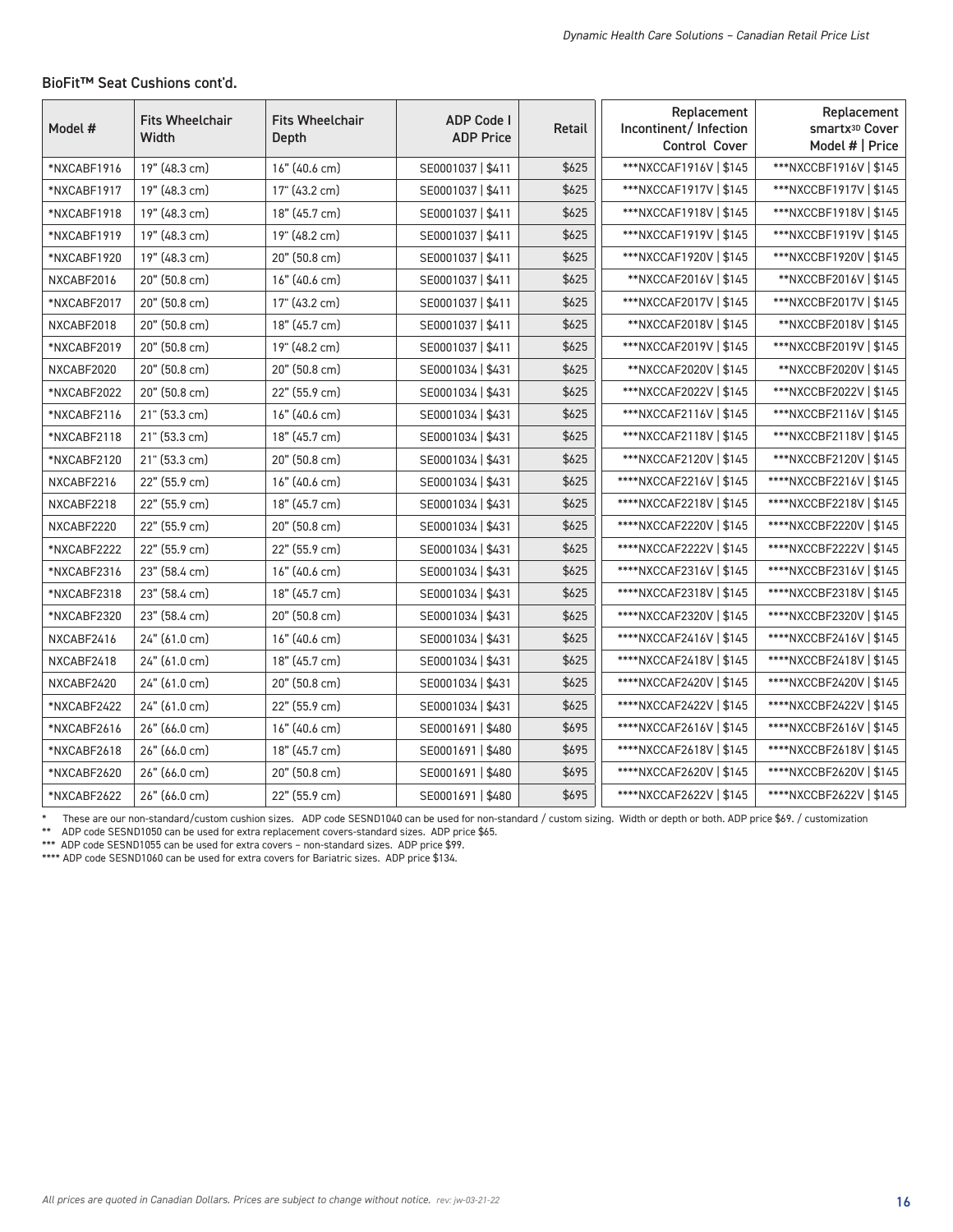## NüFit™ Seat Cushions

- › Multi-layer Contoured Cushions designed for users who need a comfortable cushion with good positioning and are at low to medium risk of skin breakdown
- › Includes smarTX3D outer cover and fluid proof inner cover

› Weight capacity 300lbs (136 kg).

› Optional Incontinent / Infection control cover is a no charge option when ordered with a cushion. Specify model number when ordering.

| Model #     | <b>Fits Wheelchair Width</b> | <b>Fits Wheelchair Depth</b> | <b>ADP Code I</b><br><b>ADP Price</b> | Retail | <b>Replacement Incontinent</b><br>/ Infection Control Cover | Replacement smartx <sup>3D</sup><br>Cover Model #   Price |
|-------------|------------------------------|------------------------------|---------------------------------------|--------|-------------------------------------------------------------|-----------------------------------------------------------|
| NXCANF1616  | $16"$ (40.6 cm)              | 16" (40.6 cm)                | SE0001038   \$376                     | \$455  | **NXCCAF1616V   \$125                                       | **NXCCNF1616V   \$125                                     |
| NXCANF1618  | 16" (40.6 cm)                | 18" (45.7 cm)                | SE0001038   \$376                     | \$455  | **NXCCAF1618V   \$125                                       | **NXCCNF1618V   \$125                                     |
| NXCANF1620  | 16" (40.6 cm)                | 20" (50.8 cm)                | SE0001038   \$376                     | \$455  | **NXCCAF1620V   \$125                                       | **NXCCNF1620V   \$125                                     |
| NXCANF1816  | 18" (45.7 cm)                | 16" (40.6 cm)                | SE0001038   \$376                     | \$455  | **NXCCAF1816V   \$125                                       | **NXCCNF1816V   \$125                                     |
| NXCANF1818  | 18" (45.7 cm)                | 18" (45.7 cm)                | SE0001038   \$376                     | \$455  | **NXCCAF1818V   \$125                                       | **NXCCNF1818V   \$125                                     |
| *NXCANF1820 | 18" (45.7 cm)                | 20" (50.8 cm)                | SE0001038   \$376                     | \$455  | ***NXCCAF1820V   \$145                                      | ***NXCCNF1820V   \$145                                    |
| *NXCANF2016 | 20" (50.8 cm)                | 16" (40.6 cm)                | SE0001038   \$376                     | \$455  | ***NXCCAF2016V   \$145                                      | ***NXCCNF2016V   \$145                                    |
| *NXCANF2018 | $20"$ (50.8 cm)              | 18" (45.7 cm)                | SE0001038   \$376                     | \$455  | ***NXCCAF2018V   \$145                                      | ***NXCCNF2018V   \$145                                    |
| *NXCANF2020 | 20" (50.8 cm)                | 20" (50.8 cm)                | SE0001038   \$376                     | \$455  | ***NXCCAF2020V   \$145                                      | ***NXCCNF2020V   \$145                                    |
| *NXCANF2216 | 22" (55.9 cm)                | 16" (40.6 cm)                | SE0001038   \$376                     | \$455  | ***NXCCAF2216V   \$145                                      | ***NXCCNF2216V   \$145                                    |
| *NXCANF2218 | 22" (55.9 cm)                | 18" (45.7 cm)                | SE0001038   \$376                     | \$455  | ***NXCCAF2218V   \$145                                      | ***NXCCNF2218V   \$145                                    |
| *NXCANF2220 | 22" (55.9 cm)                | 20" (50.8 cm)                | SE0001038   \$376                     | \$455  | ***NXCCAF2220V   \$145                                      | ***NXCCNF2220V   \$145                                    |

\*Use ADP code SESND1040 for nonstandard width and SESND1040 for nonstandard depth (if nonstandard width and depth are specified, both require ADP code SESND1040 [x2]).

\*\*Use ADP code SESND1050 for extra/replacement smartx<sup>3D</sup> and Incontinent Covers 18"x18" (45.7 x 45.7 cm) and smaller. ADP Funding for these items is 69.00.

\*\*\*Use ADP code SESND1055 for extra/replacement smartx<sup>3D</sup> and Incontinent Covers 18 x20" (45.7 x 50.8 cm) and larger. ADP Funding for these items is 99.00.

#### BioFit and NüFit Additional Inner Covers

| Model #     | <b>Fits Cushion Size</b>          | Retail | Model #     | <b>Fits Cushion Size</b>          | Retail |
|-------------|-----------------------------------|--------|-------------|-----------------------------------|--------|
| NXCCIF1010V | 10" x 10" (25.4 x 25.4 cm)        | \$65   | NXCCIF1817V | 18" x 16" (45.7 x 40.6 cm)        | \$65   |
| NXCCIF1012V | 10" x 12" (25.4 x 30.4 cm)        | \$65   | NXCCIF1818V | 18" x 17" (45.7 x 43.1 cm)        | \$65   |
| NXCCIF1014V | 10" x 14" (25.4 x 35.5 cm)        | \$65   | NXCCIF1819V | 18" x 18" (45.7 x 45.7 cm)        | \$65   |
| NXCCIF1210V | 12" x 10" (30.4 x 25.4 cm)        | \$65   | NXCCIF1820V | 18" x 19" (45.7 x 48.2 cm)        | \$65   |
| NXCCIF1212V | $12"$ x $12"$ (30.4 x 30.4 cm)    | \$65   | NXCCIF1822V | 18" x 20" (45.7 x 50.8 cm)        | \$65   |
| NXCCIF1214V | 12" x 14" (30.4 x 35.6 cm)        | \$65   | NXCCIF2016V | 18" x 22" (45.7 x 55.9 cm)        | \$65   |
| NXCCIF1312V | 13" x 12" (33.0 x 30.4 cm)        | \$65   | NXCCIF2017V | 20" x 16" (50.8 x 40.6 cm)        | \$65   |
| NXCCIF1314V | 13" x 14" (33.0 x 35.5cm)         | \$65   | NXCCIF2018V | 20" x 17" (50.8 x 43.1 cm)        | \$65   |
| NXCCIF1315V | 13" x 15" (33.0 x 38.1 cm)        | \$65   | NXCIFF2019V | 20" x 18" (50.8 x 45.7 cm)        | \$65   |
| NXCCIF1316V | 13" x 16" (33.0 x 40.6 cm)        | \$65   | NXCCIF2020V | 20" x 19" (50.8 x 48.2 cm)        | \$65   |
| NXCCIF1412V | 14" x 12" (35.6 x 30.4 cm)        | \$65   | NXCCIF2022V | 20" x 20" (50.8 x 50.8 cm)        | \$65   |
| NXCCIF1414V | 14" x 14" (35.6 x 35.6 cm)        | \$65   | NXCCIF2116V | 20" x 22" (50.8 x 55.9 cm)        | \$65   |
| NXCCIF1415V | $14"$ x $15"$ (35.6 x 38.1 cm)    | \$65   | NXCCIF2118V | 21" x 16" (53.3 x 40.6 cm)        | \$65   |
| NXCCIF1416V | $14"$ x $16"$ (36.6 x 40.6 cm)    | \$65   | NXCCIF2120V | $21" \times 18"$ (53.3 x 45.7 cm) | \$65   |
| NXCCIF1515V | $15" \times 15"$ (38.1 x 38.1 cm) | \$65   | NXCCIF2216V | $21" \times 20"$ (53.3 x 50.8 cm) | \$65   |
| NXCCIF1516V | 15" x 16" (38.1 x 40.6 cm)        | \$65   | NXCCIF2218V | 22" x 16" (55.9 x 40.6 cm)        | \$65   |
| NXCCIF1517V | 15" x 17" (38.1 x 43.1 cm)        | \$65   | NXCCIF2220V | 22" x 18" (55.9 x 45.7 cm)        | \$65   |
| NXCCIF1518V | 15" x 18" (38.1 x 45.7cm)         | \$65   | NXCCIF2222V | 22" x 20" (55.9 x 50.8 cm)        | \$65   |
| NXCCIF1519V | 15" x 19" (38.1 x 48.2 cm)        | \$65   | NXCCIF2316V | 22" x 22" (55.9 x55.9 cm)         | \$65   |
| NXCCIF1520V | 15" x 20" (38.1 x 50.8 cm)        | \$65   | NXCCIF2318V | 23" x 16" (58.4 x 40.6 cm)        | \$65   |
| NXCCIF1615V | $16"$ x $15"$ (40.6 x 38.1 cm)    | \$65   |             | 23" x 18" (58.4 x 45.7 cm)        | \$65   |
| NXCCIF1616V | $16"$ x $16"$ (40.6 x 40.6 cm)    | \$65   | NXCCIF2320V |                                   |        |
| NXCCIF1617V | 16" x 17" (40.6 x 43.1 cm)        | \$65   | NXCCIF2416V | 23" x 20" (58.4 x 50.8 cm)        | \$65   |
| NXCCIF1618V | 16" x 18" (40.6 x 45.7 cm)        | \$65   | NXCCIF2418V | 24" x 16" (61.0 x 40.6 cm)        | \$65   |
| NXCCIF1619V | 16" x 19" (40.6 x 48.2 cm)        | \$65   | NXCCIF2420V | 24" x 18" (61.0 x 45.7 cm)        | \$65   |
| NXCCIF1620V | $16"$ x 20" (40.6 x 50.8 cm)      | \$65   | NXCCIF2422V | 24" x 20" (61.0 x 50.8 cm)        | \$65   |
| NXCCIF1716V | $17"$ x $16"$ (43.1 x 40.6 cm)    | \$65   | NXCCIF2616V | 24" x 22" (61.0 x55.9 cm)         | \$65   |
| NXCCIF1717V | $17"$ x $17"$ (43.1 x 43.1 cm)    | \$65   | NXCCIF2618V | 26" x 16" (66.0 x 40.6 cm)        | \$65   |
| NXCCIF1718V | 17" x 18" (40.6 x 45.7 cm)        | \$65   | NXCCIF2620V | 26" x 18" (66.0 x 45.7 cm)        | \$65   |
| NXCCIF1719V | 17" x 19" (43.1 x 48.2 cm)        | \$65   | NXCCIF2622V | 26" x 20" (66.0 x 50.8 cm)        | \$65   |
| NXCCIF1720V | 17" x 20" (43.1 x 50.8 cm)        | \$65   | NXCCIF2620V | 26" x 22" (66.0 x 55.9 cm)        | \$65   |
| NXCCIF1816V | 18" x 16" (45.7 x 40.6 cm)        | \$65   | NXCCIF2622V | 26" x 22" (66 x 55.9 cm)          | \$65   |

All prices are quoted in Canadian Dollars. Prices are subject to change without notice. rev: jw-03-21-22 17 17